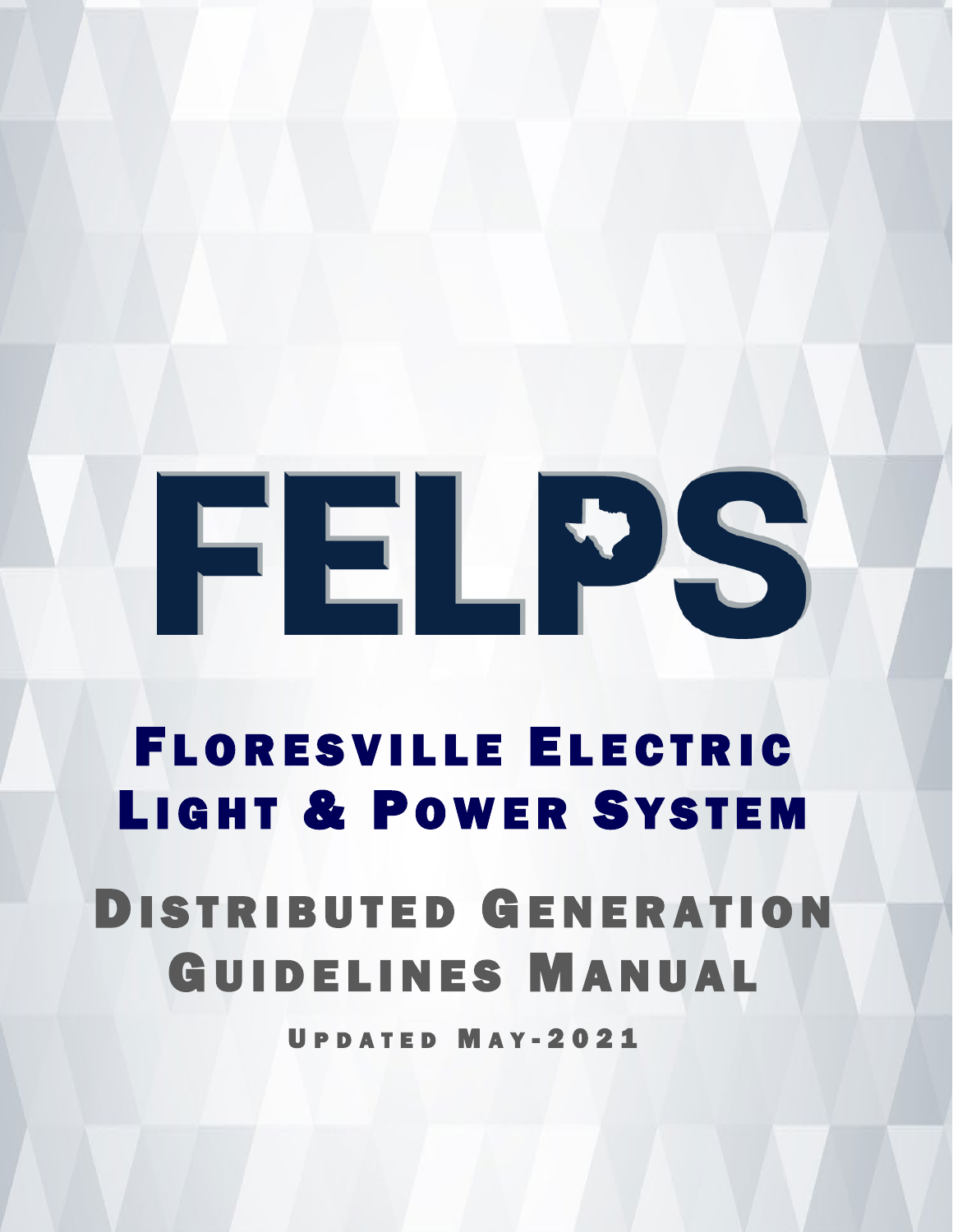#### **Introduction**

Distributed Generation (DG) technologies continue to develop and have reached a level of cost-effectiveness that has led an increasing number of energy consumers to consider the installation of DG systems, especially renewable DG systems. Floresville Electric Light & Power System (FELPS) has developed the policies and procedures contained in this Guidelines Manual to ensure DG installations in the FELPS service area **meet procedural, technical, and operational requirements for the safe interconnection and parallel operation of these systems on the FELPS electric distribution system**.

This Distributed Generation Guidelines Manual (DG Guidelines Manual) is intended to provide customers with accurate procedural, technical and policy information that will assist and guide customers through the interconnection process and support informed decisions at every stage or phase of this process.

| <b>Section</b>                                            | <b>Purpose</b>                                                                                                                                                                                                                                                                             |
|-----------------------------------------------------------|--------------------------------------------------------------------------------------------------------------------------------------------------------------------------------------------------------------------------------------------------------------------------------------------|
| <b>Overview - Q&amp;A</b>                                 | Answer basic questions that customers will likely ask / need to know prior<br>to starting on a DG project.                                                                                                                                                                                 |
| <b>Definitions</b>                                        | Define the main terms associated with DG, to ensure customers understand<br>the terms that are associated with the FELPS's DG policies, procedures, and<br>requirements.                                                                                                                   |
| <b>Interconnection Process</b><br>and System Requirements | Engineering-based technical requirements and specifications that all DG<br>systems must meet prior to installation / interconnection of the DG system<br>and the process and policy requirements that must be satisfied to<br>interconnect a DG system with the FELPS distribution system. |
| <b>Application Form</b>                                   | The form that must be completed and provided to the FELPS prior to a<br>customer beginning the process to install a DG system.                                                                                                                                                             |
| DG Agreement(s)                                           | The agreement between the FELPS and a customer that desires to install,<br>interconnect and operate a DG system in parallel with the FELPS's<br>distribution system.                                                                                                                       |
| <b>DG Interconnection</b><br><b>Diagrams</b>              | Diagrams that illustrates key installation and interconnection requirements<br>for all DG systems.                                                                                                                                                                                         |
| <b>DG Rate Rider</b>                                      | The FELPS DG Rate tariff applies to DG systems that is operational and<br>interconnected with FELPS electric distribution system.                                                                                                                                                          |

The DG Guidelines Manual is organized in the following manner: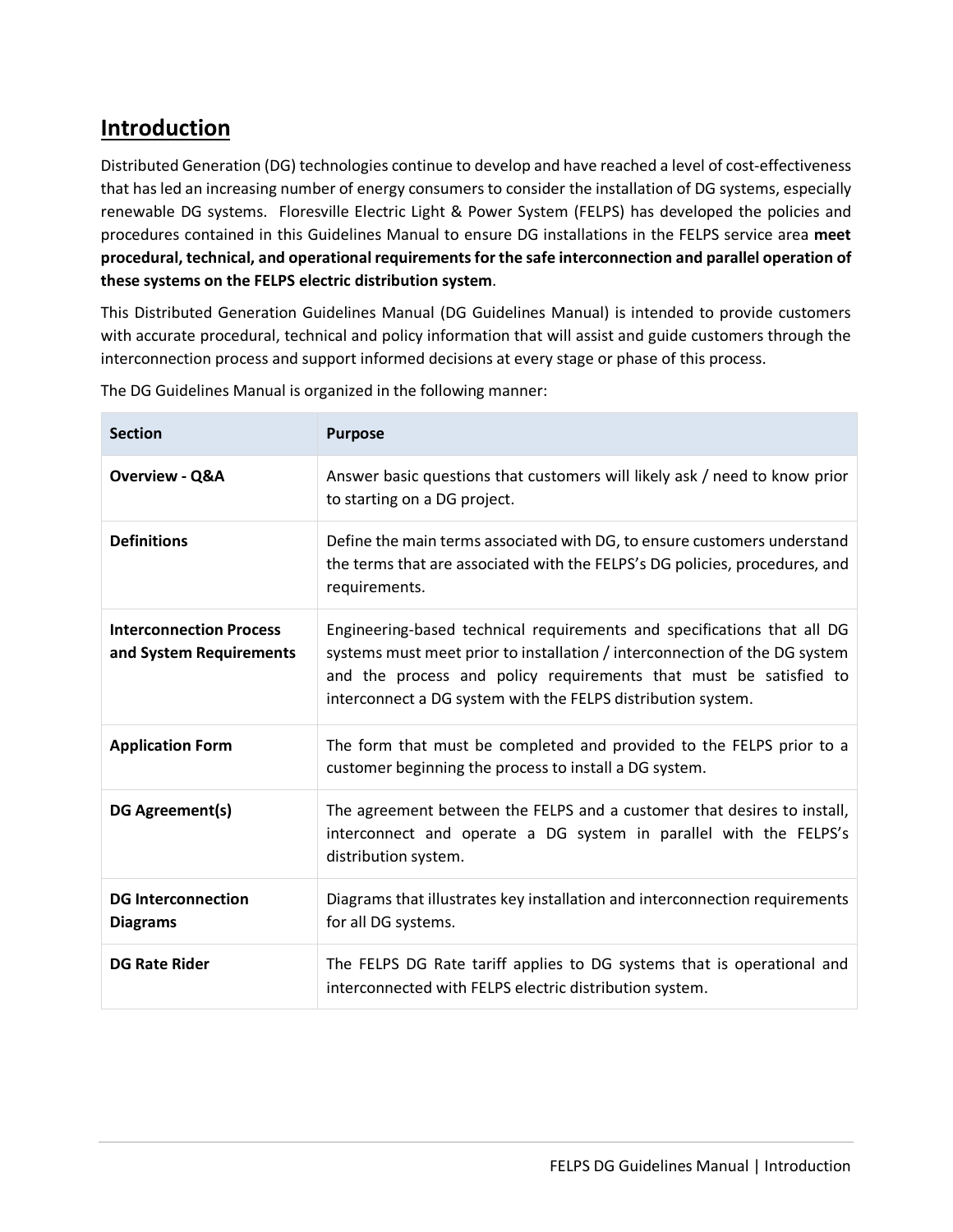

### *Distributed Generation Guidelines Manual Overview / Q&A Section*

FELPS DG Guidelines Manual | Overview / Q&A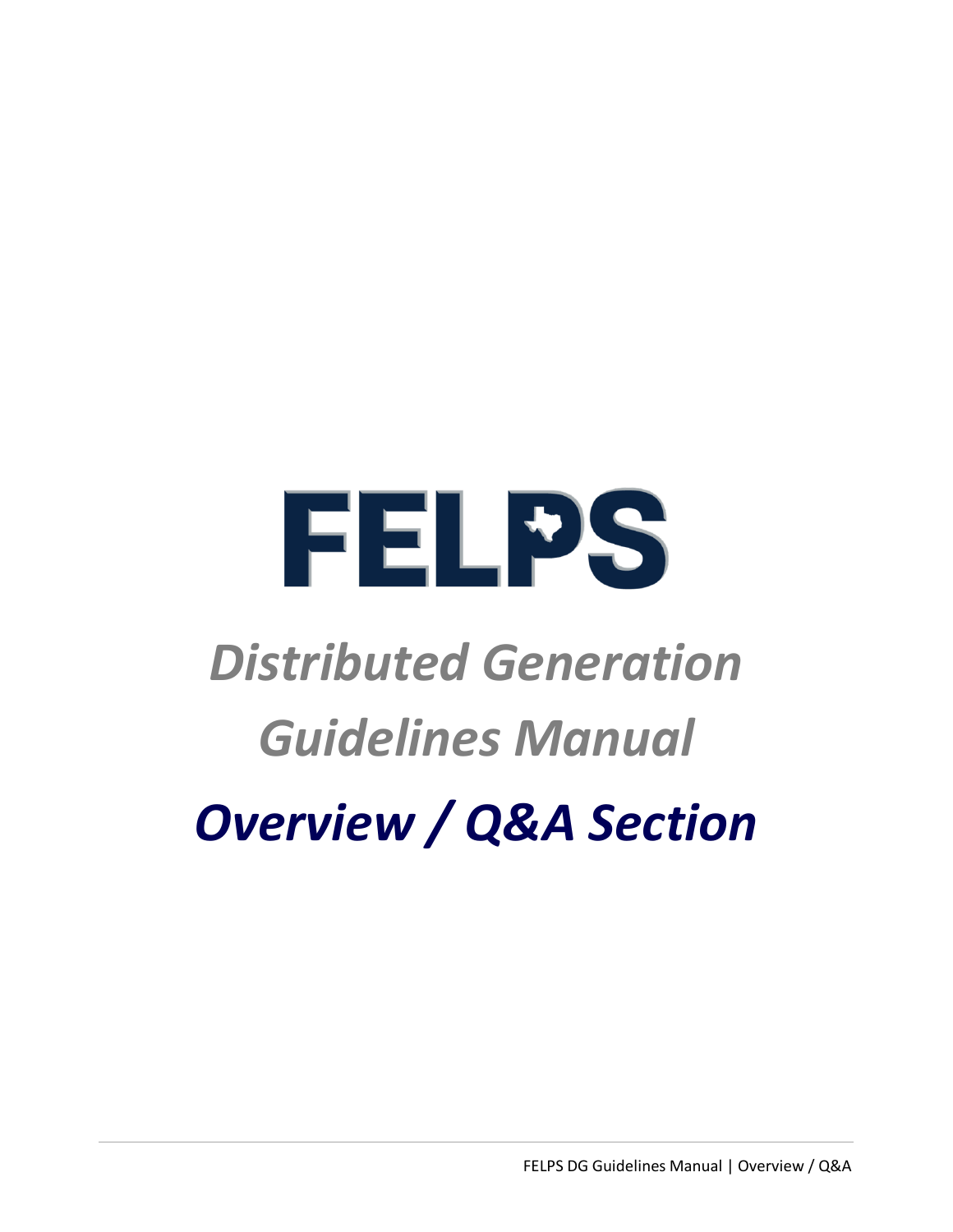#### *What is the purpose of the FELPS Distributed Generation (DG) Interconnection Guide?*

*FELPS developed Distribution Generation Guidelines that establish the requirements for interconnection and parallel operation of distributed generation facilities within the Floresville Electric Light & Power System (FELPS) service area and prohibits the interconnection and/or parallel operation of distributed generation systems not in compliance with this policy.* 

*The FELPS DG Guidelines are consistent with the Texas Public Utility Commission's (PUC) DG rules and regulations (P.U.C. SUBST. R. 25.211, 25.212 and 25.217) as well as other statutory guidelines, including the Texas Public Utilities Regulatory Act (PURA), which entitles all Texas electric customers to access to on-site distributed generation, and authorizes the interconnection and parallel operation of Distributed Renewable Generation with electric utilities.*

*The FELPS DG Interconnection Guide provides information to FELPS' customers desiring to install and interconnect a DG system on the FELPS electric distribution system have all the technical and procedural information needed to have a full understanding of the requirements involved with this process.*

*The Guide also provides information for FELPS customers regarding the rate that FELPS has put in place to purchase any energy that is delivered to the FELPS distribution system.* 

*The bottom line: FELPS is committed to the safe interconnection and operation of all DG installations on the FELPS distribution system.*

#### *I am a FELPS customer and considering installing a DG system - where do I need to start?*

*FELPS' customers should contact FELPS very early in the decision/installation process. Our representatives will be glad to take time to answer questions and provide both technical and procedural information regarding your potential DG installation. The FELPS DG Policy is clear – DG systems will not be allowed to interconnect and/or operate until the following steps have occurred:*

*Step-1: Customer must apply to FELPS for the installation and interconnection of a DG system(s). The FELPS DG Application Form is attached to the FELPS DG Interconnection Guide – and is also available on the FELPS website (FELPS.us) and at the FELPS office. An application fee of \$250.00 will be assessed.*

*Step-2: The DG application must be reviewed and approved by FELPS, prior to installation of the DG system. FELPS must confirm that the proposed system meets the technical requirements and if the installation requires an engineering study. In some cases, engineering studies are required to ensure the safe operation of the DG system.*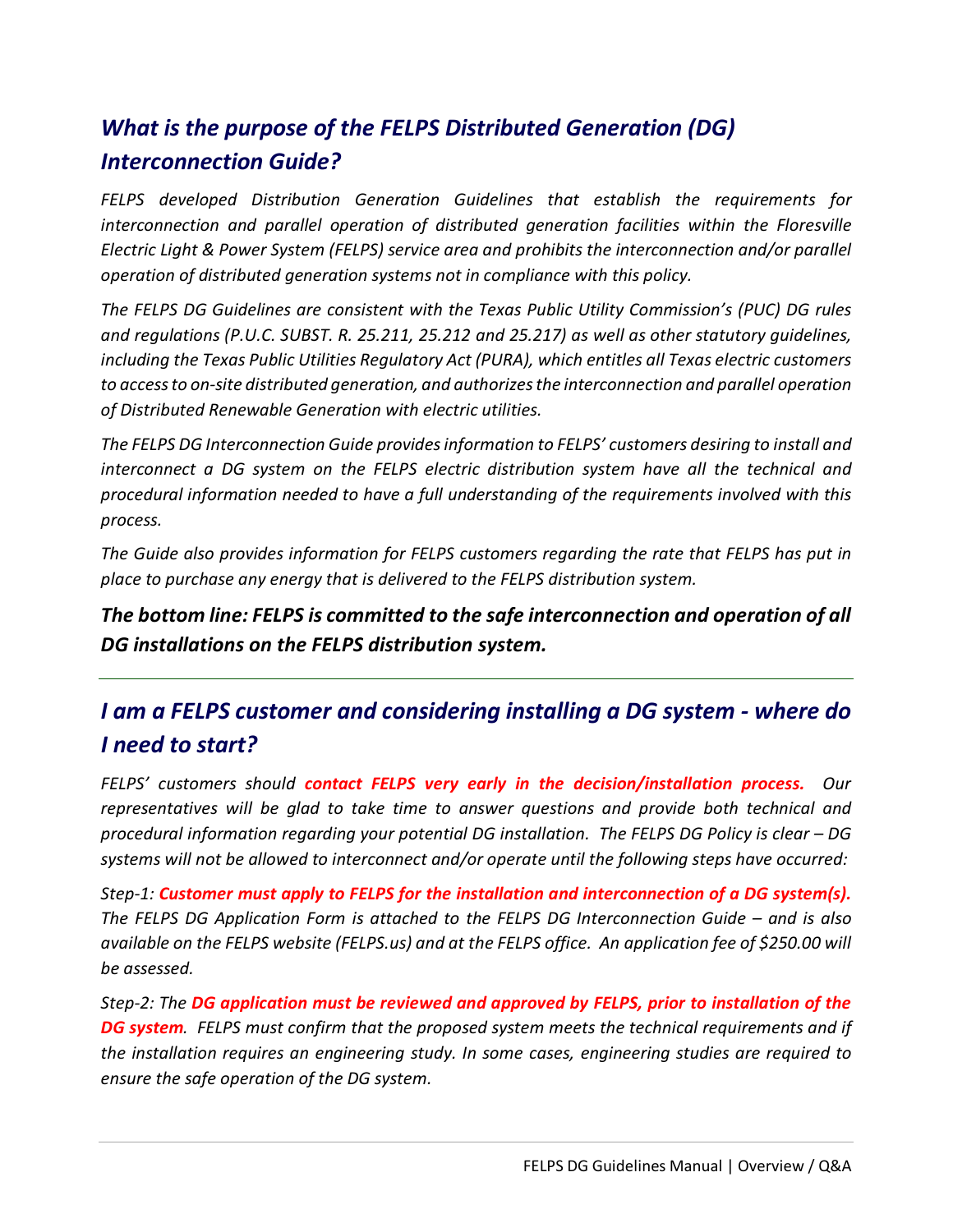*Step-3: Once the DG system is installed FELPS will confirm the installation is consistent with the DG Application and meets all FELPS DG requirements. This inspection must take place prior to interconnecting the DG system with the FELPS distribution system. The first trip is included in the application fee. Any additional trips will be charged at \$100.00 per trip.*

*Step-4: The customer must execute a DG Agreement with FELPS. This agreement is required prior to interconnecting the DG system with the FELPS distribution system. The DG agreement confirms that the system meets all technical requirements and sets the rate at which FELPS will purchase any energy that is delivered to FELPS (in excess of the DG output that is used by the customer).*

#### *What are the technical specification and requirements for the interconnection of a DG system?*

*The term "technical requirements" can be a little confusing in terms of the DG application, installation, and agreement process. Here are some key things to know and consider regarding technical requirements:*

- *FELPS has adopted the technical requirements and specifications from the PUC DG Rule. These specifications set forth the requirements for the safe interconnection and operation of DG systems. These requirements also establish the criteria used to determine if an engineering study is needed.*
- *Many technical requirements are covered by having "pre-certified" equipment with appropriate IEEE, UL and other "stamps of approval" from the DG system manufacturer. For most systems, these certifications signal to FELPS that the system being installed meets and/or exceeds technical requirements for the major components of the system (e.g., the solar panels and inverter(s)).*
- *There are also technical requirements related to the installation. FELPS has provided a summary of all the requirements (technical and procedural) from the FELPS DG Policy (and the DG Application and DG Agreement are attached to the DG Interconnection Guide).*

#### *Does FELPS sell and / or install DG systems? Does FELPS have listed DG vendors or contractors?*

*FELPS realizes that some electric utilities have decided to be in the business of selling and installing some types of DG systems. However, FELPS has determined that selling and/or installing DG systems is not a business that aligns with the FELPS mission at this time. Given our large and growing service area and our limited resources, our efforts are best directed at the safe and reliable operation and maintenance of our distribution system and the related service to our customers.*

*FELPS understands that our customers look to us for sound and unbiased information, and with that in mind – we can provide general information to our customers regarding distributed generation,*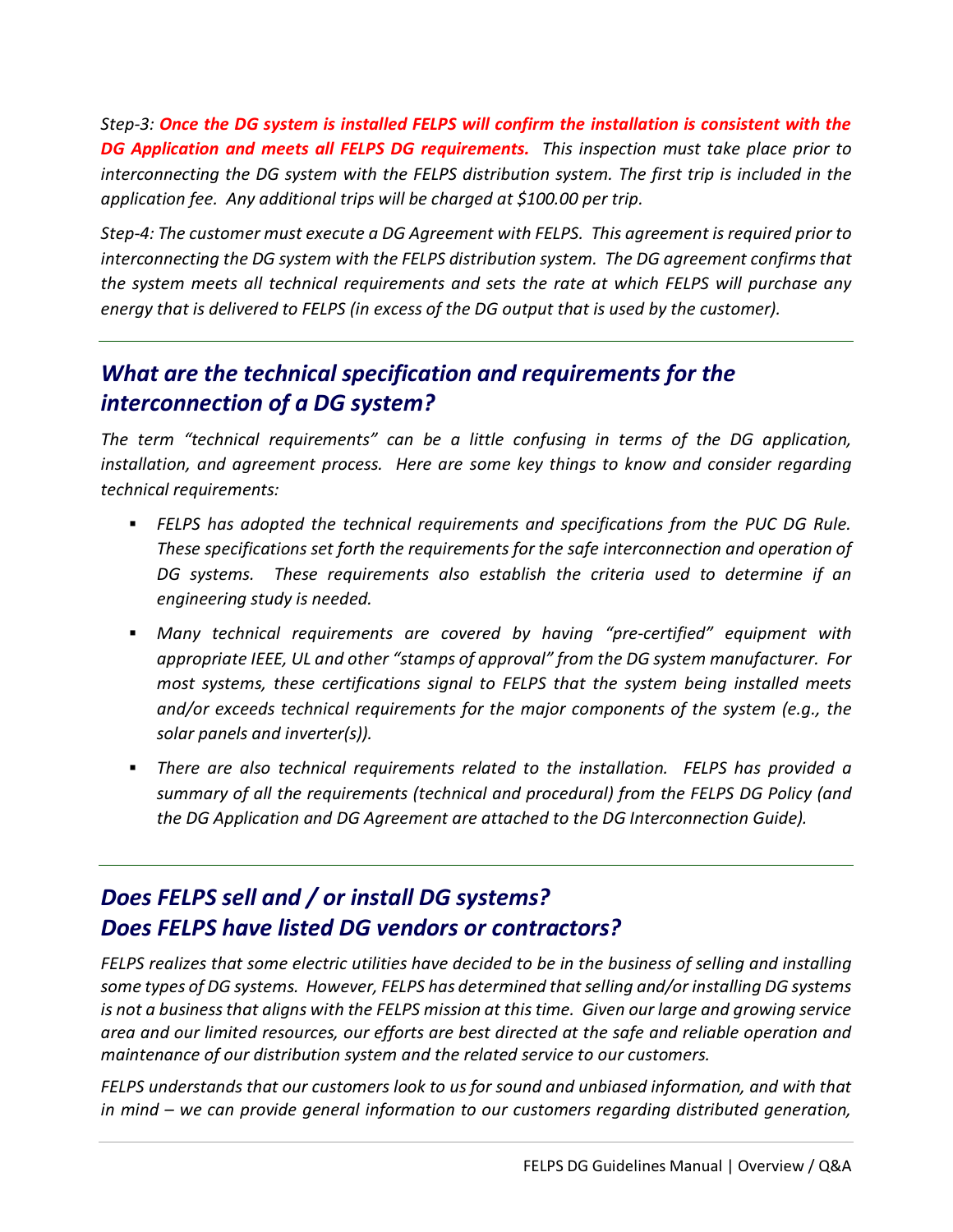*but FELPS will not endorse or recommend systems, vendors or contractors for DG system installations.*

#### *How will FELPS account for (and reimburse) for energy that my DG system sends to the electric grid?*

*FELPS will reimburse customers for energy "delivered to" the FELPS system at the avoided cost of generation rate (ACGR). The ACGR is determined by the average per KWh cost of wholesale generation costs for electric energy purchased by FELPS from its wholesale electric energy provider(s). FELPS reserves the right to amend the ACGR at any time.* 

*The FELPS DG Rate Rider (attached to this Interconnection Guide) contains all relevant information regarding the rate for accounts with interconnected DG systems.*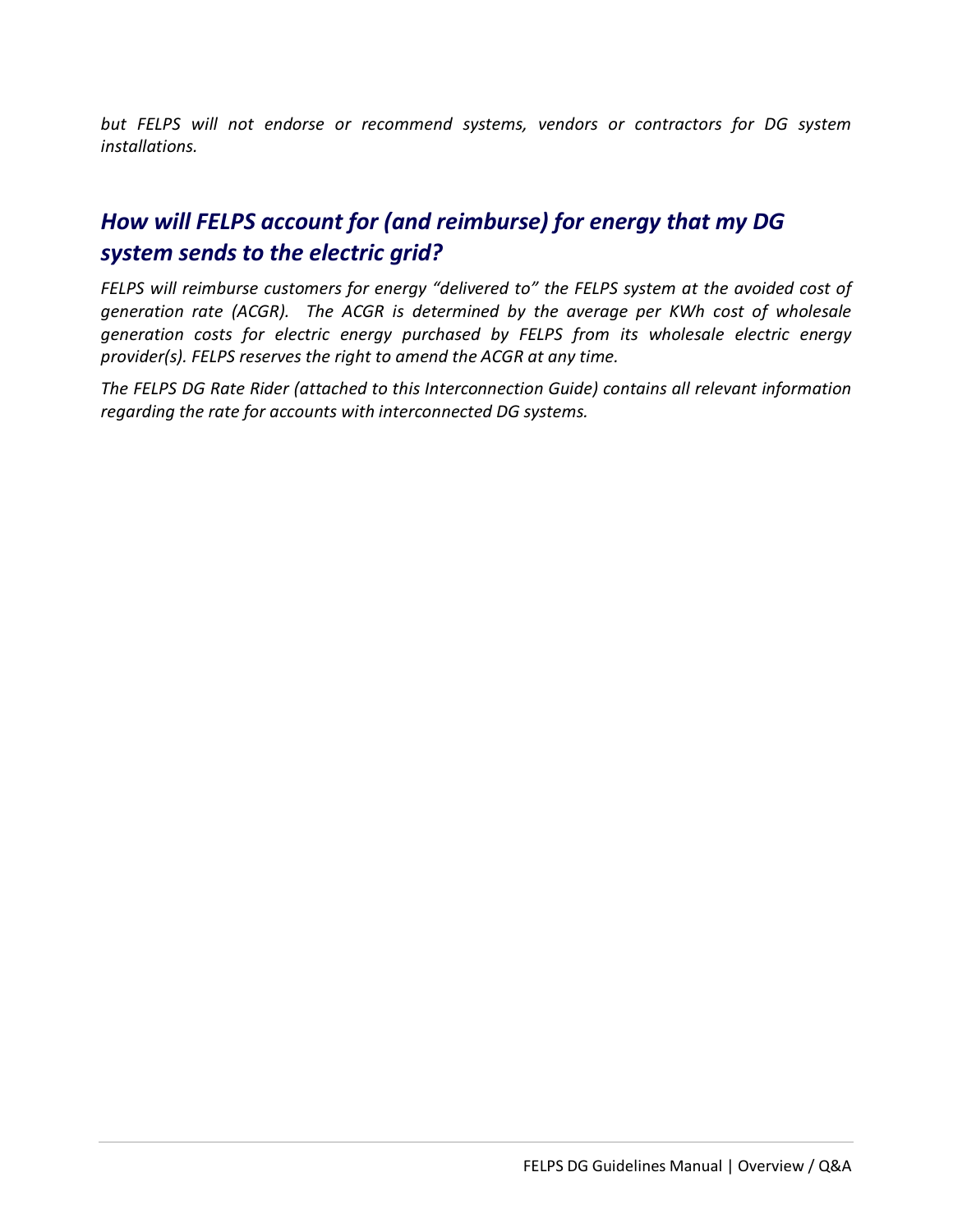## FELPS

### *Distributed Generation Guidelines Manual*

### *Definitions*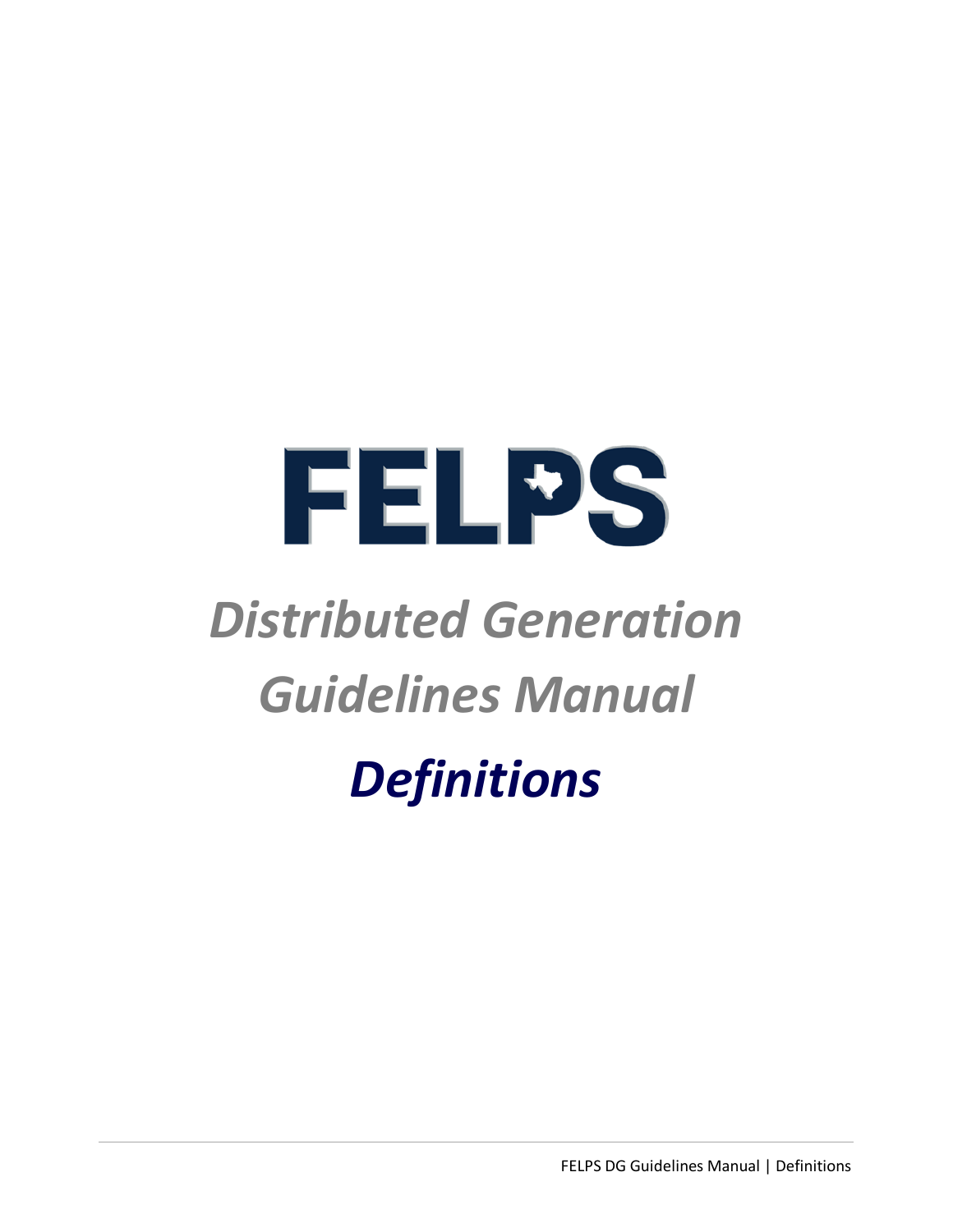#### *DG Definitions*

- 1. **Automatic Disconnect Device:** A switch that is capable of opening and closing automatically at the Point of Interconnection that provides clear indication of the switch position, and when in the open position isolates the distributed generation Battery Storage System.
- 2. **Avoided Cost of Generation Rate (ACGR):** The rate FELPS will reimburse customers with interconnected DG systems that send energy to the FELPS's distribution grid. The ACGR is based on the FELPS's cost of wholesale energy.
- 3. **Battery Storage System:** Technology developed for storing electric charge by using specially developed batteries so the stored energy can be utilized at a later time. The system typically utilizes an electro-chemical solution and includes batteries, inverters, and disconnect switches. The system may be connected to and serve critical loads when utility power is unavailable.
- 4. **Customer:** a person or entity interconnected or seeking interconnection to the FELPS electric system for the purpose of receiving or exporting electric power from or to the FELPS electric system.
- 5. **DG Agreement:** An agreement between a customer and the FELPS that sets forth the contractual conditions under which a company and a customer agree that one or more facilities may be interconnected with the FELPS's electric system.
- 6. **DG Application:** The form of application of a customer seeking interconnection and parallel operation of distributed generation with the FELPS's electric system.
- 7. **Distributed Generation (DG):** An electrical generating facility located at a customer's point of delivery (point of common coupling) of ten (10) megawatts (MW) or less and connected at a voltage less than sixty (60) kilovolts (kV) which may be connected in parallel operation to the FELPS electric system. Examples of DG include, but are not limited to, systems that generate or store energy such as solar photovoltaic, wind, energy storage, combined heat and power, fuel cells, batteries, micro-turbines, reciprocating engines, gas, and diesel generators
- 8. **Distributed Generation System Capacity Charge (DGSCC):** The monthly charge applied to customers with interconnected DG systems that is based on the installed capacity of the DG system.
- 9. **Distributed Generation Owner:** An owner of distributed generation, the customer on whose side of the meter distributed generation is installed and operated, regardless of whether the customer takes ownership of the distributed generation, or a person who by contract is assigned ownership rights to energy produced from distributed generation located at the premises of the customer on the customer's side of the meter.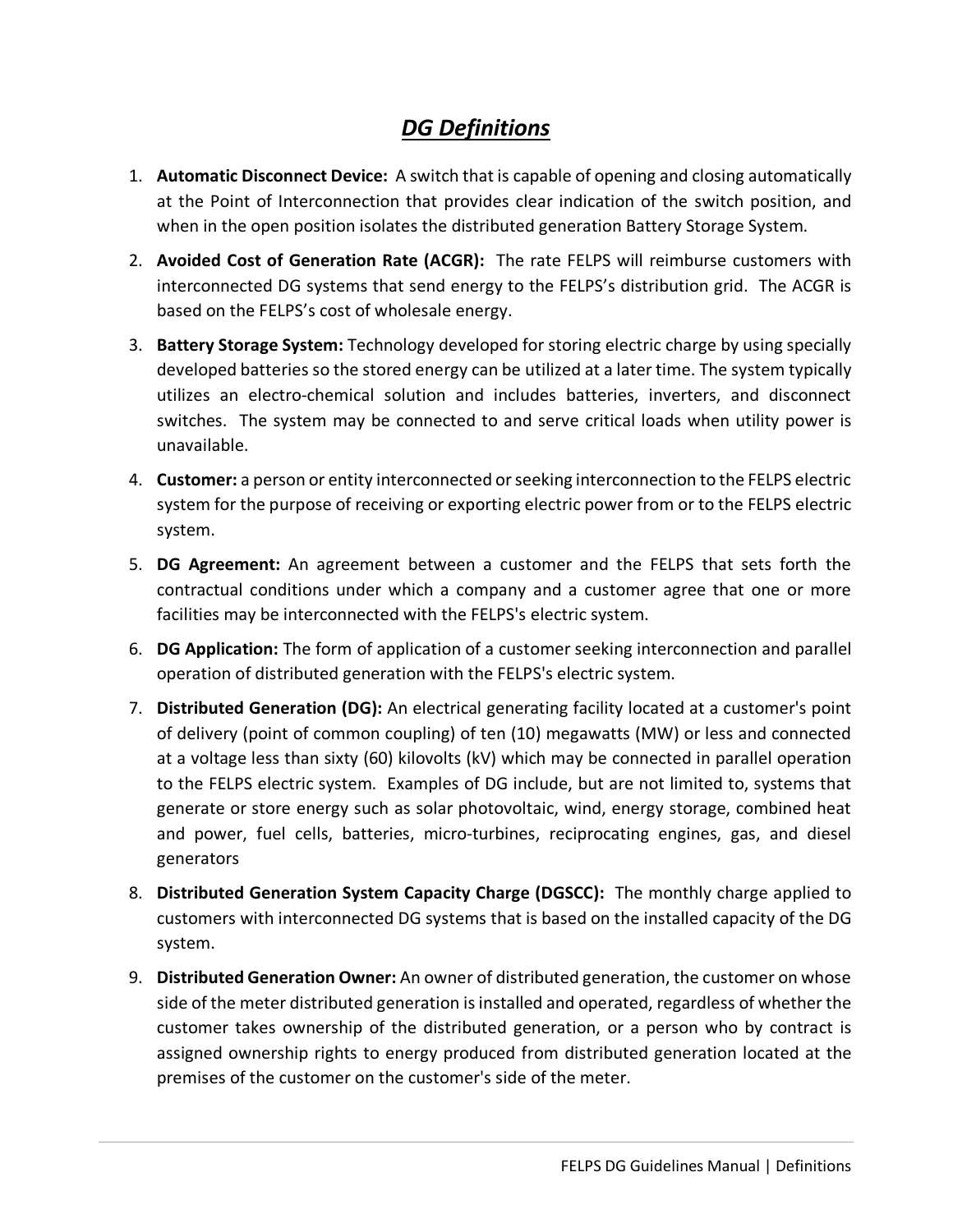- 10. **Energy Delivered:** Electric energy, measured in kWh, sent / delivered to the Customer (premise) by FELPS.
- 11. **Energy Received:** Electric energy, measured in kWh, sent / delivered to the FELPS distribution system by the DG customer.
- 12. **ERCOT:** The Electric Reliability Council of Texas, Inc., or successor independent organization under Public Utility Regulatory Act ("PURA') §39.151 for the power region to which the FELPS electric system is connected.
- 13. **FELPS Chief Executive Officer:** The FELPS Chief Executive Officer and/or his/her duly authorized representative.
- **14. FELPS Contact Person:** The person or persons designated by the FELPS Chief Executive Officer to serve as the FELPS's contact for all matters related to distributed generation interconnection.
- 15. **IEEE Standard 1547:** Standard for Interconnection of Distributed Generation with Electrical Power Systems, establishes the technical requirements for interconnecting all types of distributed generation equipment with the electrical distribution system. Also establishes requirements for the testing, performance, maintenance, and safety of the interconnection, as well as responses to abnormal events, anti-islanding protection, and power quality. IEEE 1547 consists of a series of standards and guidelines dealing with various aspects of interconnecting distribution power sources to the utility system. This standard provides universal requirements to help ensure a safe and technically sound interconnection.
- 16. **Interconnection:** The physical connection of distributed generation to the utility system in accordance with the requirements of this ordinance so that parallel operation can occur.
- 17. **Manual Disconnect Device:** A manual switch at the Point of Interconnection that provides clear indication of the switch position, and when in the open position isolates the distributed generation from load unrelated to generation of electricity or operation of the facility.
- 18. **Networked Secondary:** Two or more utility primary distribution feeder sources electrically tied together on the secondary (low voltage) side to form one power source for one or more customers. The service is designed to maintain service to the customers even after the loss of one of these primary distribution feeder sources.
- 19. **Parallel Operation:** The operation of distributed generation by a customer while the customer is connected to the FELPS electric system.
- 20. **Public Utility Commission of Texas (PUCT):** The Public Utility Commission of Texas is a state agency that regulates the state's electric, water and telecommunication utilities, implements respective legislation, and offers customer assistance in resolving consumer complaints.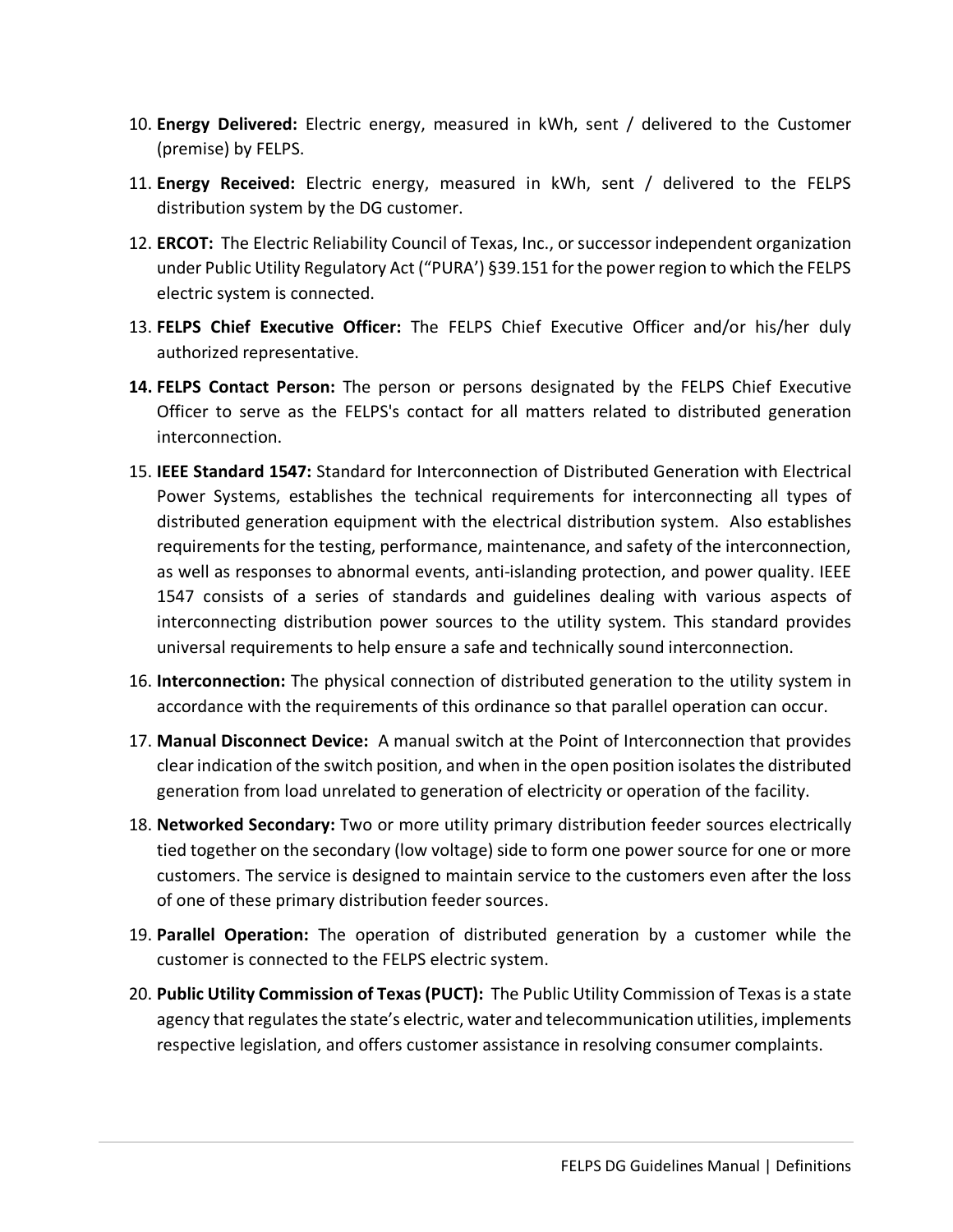- 21. **Point of Interconnection (Point of Service, Point of Common Coupling):** The point where the electrical conductors of the FELPS utility system are connected to the customer's conductors and where any transfer of electric power between the customer and the FELPS utility system takes place.
- 22. **Pre-certified Equipment:** A specific generating and protective equipment system or systems that have been certified as meeting the applicable parts of these guidelines relating to safety and reliability by an entity.
- 23. **Pre-interconnection Study:** A study or studies that may be undertaken by the FELPS in response to its receipt of a completed DG Application. Pre-interconnection studies may include, but are not limited to, service studies, coordination studies and utility system impact studies.
- 24. **Stabilized:** The FELPS electric system shall be considered stabilized when, following a disturbance, the system returns to the normal range of voltage and frequency for a duration of two minutes.
- **25. UL 1741:** Addresses the requirements for all types of DG equipment, including inverters, charge controllers, and combiner boxes used in PV systems, as well as equipment used for the interconnection of wind turbines, fuel cells, microturbines, and engine-generators. This standard covers requirements for the utility interface and is intended to supplement and be used in conjunction with IEEE 1547. The products covered by the UL 1741 listing are intended to be installed in accordance with the NEC, NFPA 70.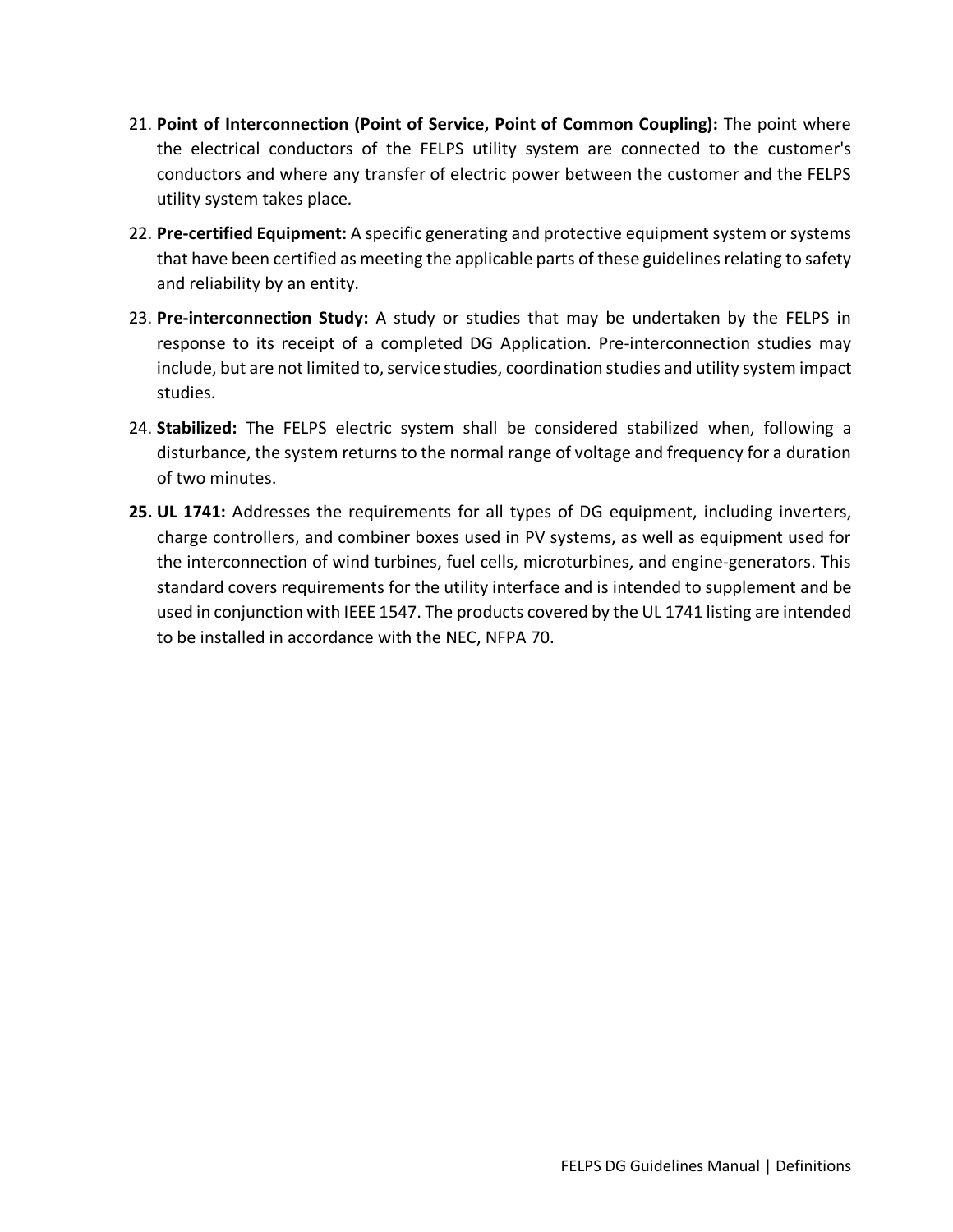

### *Distributed Generation Guidelines Manual*

### *Interconnection Process and System Requirements*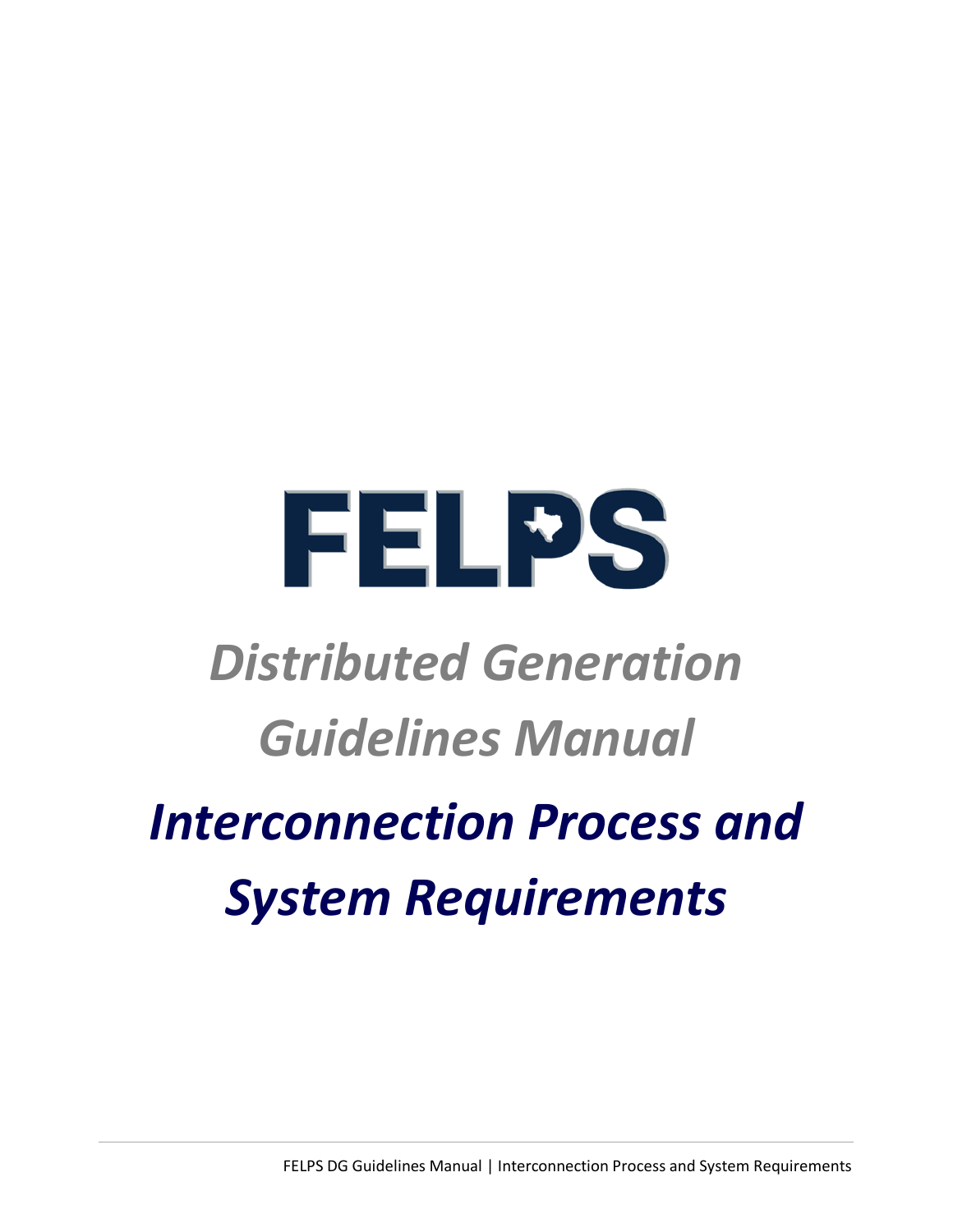#### *Interconnection Process and System Requirements*

- 1. Before a person or entity may interconnect or operate in parallel a distributed generation system within the FELPS electric system, that person or entity must apply to FELPS by completing a FELPS DG Application Form and execute a DG Agreement with FELPS that establishes the terms and conditions for the interconnection and parallel operation of the distributed generation system.
- 2. The Chief Executive Officer of FELPS has the authority to execute Agreements with Customers for the interconnection and parallel operation of distributed generation within the FELPS electric system in accordance with this DG Policy, the PUCT rules and regulations, and in accordance with all state and federal laws applicable.
- 3. The interconnection shall not be energized prior to the execution of the Agreement as required herein.
- 4. The FELPS contact person or persons for all matters related to distributed generation interconnection is provided on the FELPS DG Handout (attached). The FELPS internet web site has information for the distributed generation contact person or persons.
- 5. The designated FELPS DG contact person (FELPS DG Project Coordinator) shall review applications for distributed generation with attached technical documentation and determine compliance with the FELPS technical requirements for interconnection and parallel operation of distributed generation.
- 6. When FELPS is satisfied that the customer has complied with the application requirements and that the DG system complies with the technical requirements for interconnection and parallel operation of distributed generation, the FELPS DG contact person (FELPS DG Project Coordinator) shall recommend to the FELPS Chief Executive Officer, that an Agreement be executed with the Customer for the interconnection and parallel operation of distributed generation.
- 7. All DG interconnections shall comply with PUC SUBST. R. 25.212 and successors. In addition, all DG interconnections shall comply with applicable state and federal laws and regulations.
- 8. All DG interconnections shall comply with local building and electric codes. Building codes are enforced by the local entity responsible for code enforcement. Installation of all interconnections shall be inspected by FELPS to ensure compliance with FELPS DG specifications and requirements. Inspection and approval of the installation by FELPS is a condition of interconnection and parallel operation of distributed generation.
- 9. Variations from the technical requirements herein must be reviewed and approved by FELPS prior to implementation. Variations in the point of interconnection must be approved and included in the Agreement approved by the FELPS Chief Executive Officer.
- 10. The customer shall provide and install a manual load break switch that provides clear indication of the switch position atthe Point of Interconnection to provide separation between the FELPS electrical system and the customer's electrical generation system. The location of the disconnect switch must be approved by FELPS. The disconnect switch shall be easily visible, mounted separately from metering equipment, readily accessible to FELPS personnel at all times, and capable of being locked in the open position with a FELPS padlock. FELPS reserves the right to open the disconnect switch isolating the customer's electrical generating system (which may or may not include the customer's load) from FELPS electrical system for the following reasons: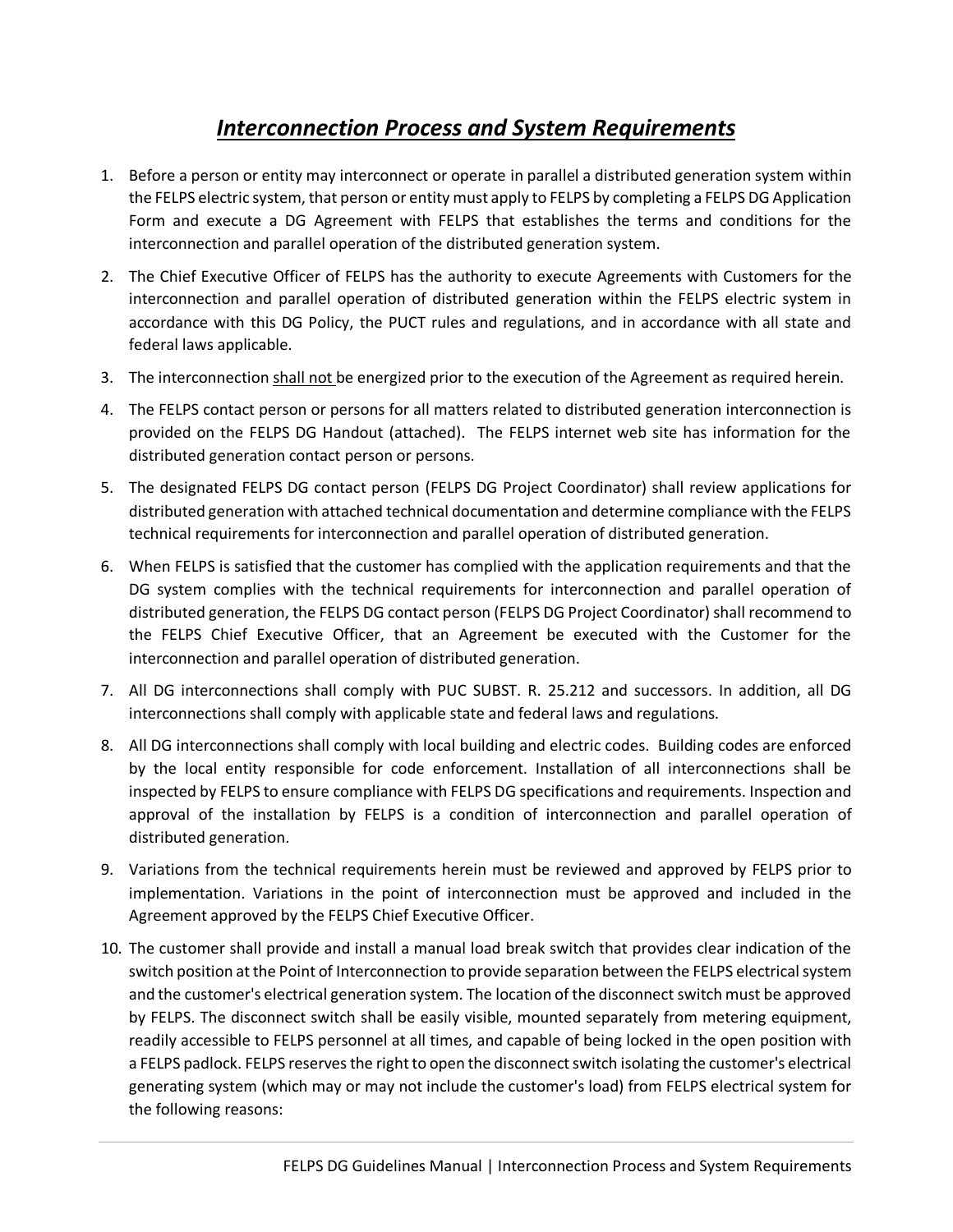- 10.1. To facilitate maintenance or repair of the FELPS electrical system.
- 10.2. When emergency conditions exist on the FELPS electrical system.
- 10.3. When the customer's electrical generating system is determined to be operating in a hazardous or unsafe manner or unduly affecting the FELPS electrical system waveform.
- 10.4. When the customer's electrical generating system is determined to be adversely affecting other electric consumers on the FELPS electrical system.
- 10.5. Failure of the customer to comply with applicable codes, regulations and standards in effect at the time.
- 10.6. Failure of the customer to abide by any contractual arrangement or operating agreement with FELPS.
- 11. Power Quality Specifications / Requirements:
	- 11.1. Voltage FELPS shall endeavor to maintain the distribution voltages on the electrical system but shall not be responsible for factors or circumstances beyond its control. The customer shall provide an automatic method of disconnecting generation equipment from the FELPS electrical system within 10 cycles should a voltage deviation greater than +5% or -10% from normal be sustained for more than 30 seconds (1800 cycles) or a voltage deviation greater than +10% or - 30% from normal be sustained for more than 10 cycles. If high or low voltage complaints or flicker complaints result from the operation of the customer's electrical generation, the customer's generating system shall be disconnected until the problem is resolved.
	- 11.2. Frequency FELPS shall endeavor to maintain a 60-hertz nominal frequency on the electrical system. The customer shall provide an automatic method of disconnecting generation equipment from the FELPS electrical system within 15 cycles should a deviation in frequency of +0.5Hz or -0.7Hz from normal occur.
	- 11.3. Harmonics In accordance with IEEE 519, the total harmonic distortion (THD) of voltage shall not exceed 5% of a pure sine wave of 60-hertz frequency or 3% of the 60-hertz frequency for any individual harmonic when measured at the point of interconnection with the FELPS electrical system. Also, the total current distortion shall not exceed 5% of the fundamental frequency sine wave. If harmonics beyond the allowable range result from the operation of the customer's electrical generation, the customer's generating system shall be disconnected until the problem is resolved.
	- 11.4. Flicker The distributed generation facility shall not cause excessive voltage flicker on the FELPS electrical system. This flicker shall not exceed 3% voltage dip, in accordance with IEEE 519 (Section 10.5), as measured at the point of interconnection.
	- 11.5. Power factor The customer's electrical generation system shall be designed, operated and controlled at all times to provide reactive power requirements at the point of interconnection from 0.97 lagging to 0.95 leading power factor. Induction generators shall have static capacitors that provide at least 97% of the magnetizing current requirements of the induction generator field. FELPS may, in the interest of safety, authorize the omission of capacitors. However, where capacitors are used for power factor correction, additional protective devices may be required to guard against self-excitation of the customer's generator field.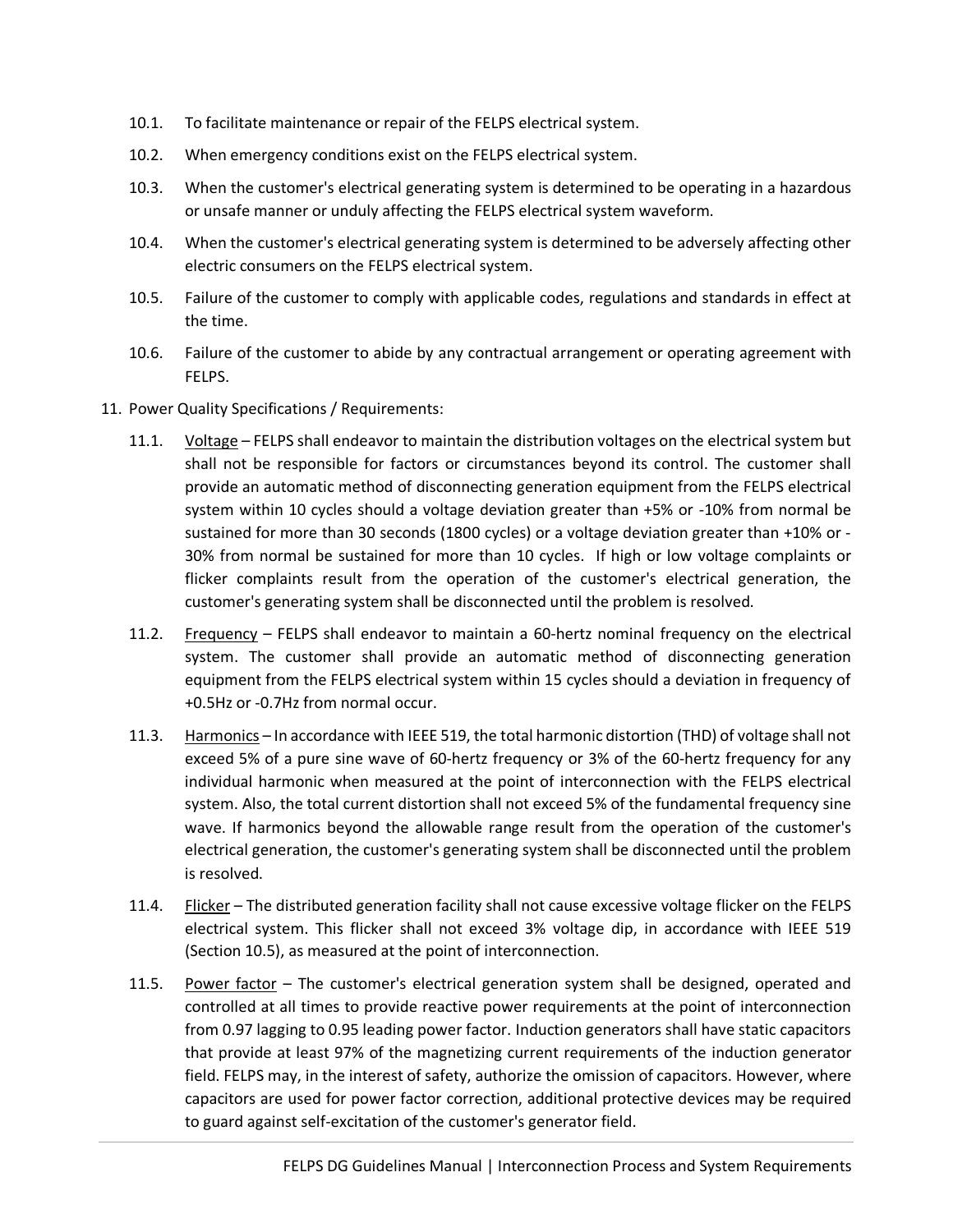#### 12. Loss of Source:

12.1. The customer shall provide approved protective equipment necessary to immediately, completely and automatically disconnect the customer's electrical generation equipment from the FELPS electrical system in the event of a fault on the customer's system, a fault on the FELPS system or loss of source on the FELPS system. Such protective equipment shall conform to the criteria specified in UL 1741 and IEEE 1547. The customer's generating system shall automatically disconnect from the grid within 10 cycles if the voltage on one or more phases falls and stays below 70% of nominal voltage for at least 10 cycles. The automatic disconnecting device may be of the manual or automatic reclose type and shall not be capable of reclosing until after the FELPS service voltage and frequency are restored to within the normal operating range and the system is stabilized.

#### 13. Coordination and Synchronization

- 13.1. The customer shall be solely responsible for coordination and synchronization of the customer's electrical generating system with all aspects of the FELPS electrical system, and the customer assumes all responsibility for damage or loss that may occur from improper coordination and synchronization of its generating system with the FELPS electrical system.
- 14. Metering / Meter Socket
	- 14.1. The actual metering equipment required, its voltage rating, number of phases and wires, size, current transformers, number of input and associated memory is dependent upon the type, size and location of the electric service provided. The Customer shall pay for the installation of the data recorder (meter) that is capable of measuring the "Delivered KWh" (energy delivered by FELPS); the "Received KWh" (energy delivered to FELPS by the Customer) using a single meter or two-meter configuration. Additionally, for all Customers, FELPS reserves the right to install, at its own expense, a meter to measure the output of the DG system.
	- 14.2. The Customer shall install a meter socket for a meter to measure the output of the DG system. Customer shall pay for the socket and the installation of the socket.
- 15. Interconnection Study
	- 15.1. FELPS will determine whether an interconnection study is necessary, based on relevant engineering factors including the output of the system, the location of the system and other FELPS distribution system factors. If the interconnection study is deemed necessary, FELPS shall perform the study under reasonable terms and conditions agreed upon by both the customer and FELPS and at the customer's sole expense. No study fee will be charged if the proposed generation site is not on a networked secondary and if all of the following apply:
	- 15.2. Proposed generation equipment is pre-certified
		- 15.2.1. Generation equipment that are less than 15 kW AC shall be considered pre-certified if system meets appropriate codes and standards provided by NESC (National Electrical Safety Code), ANSI (American National Standards Institute), IEEE (Institute of Electrical and Electronic Engineers), NEC (National Electric Code), UL (Underwriter's Laboratory), technical requirements and local building codes and other applicable ordinances in effect at the time of the installation of the DG system.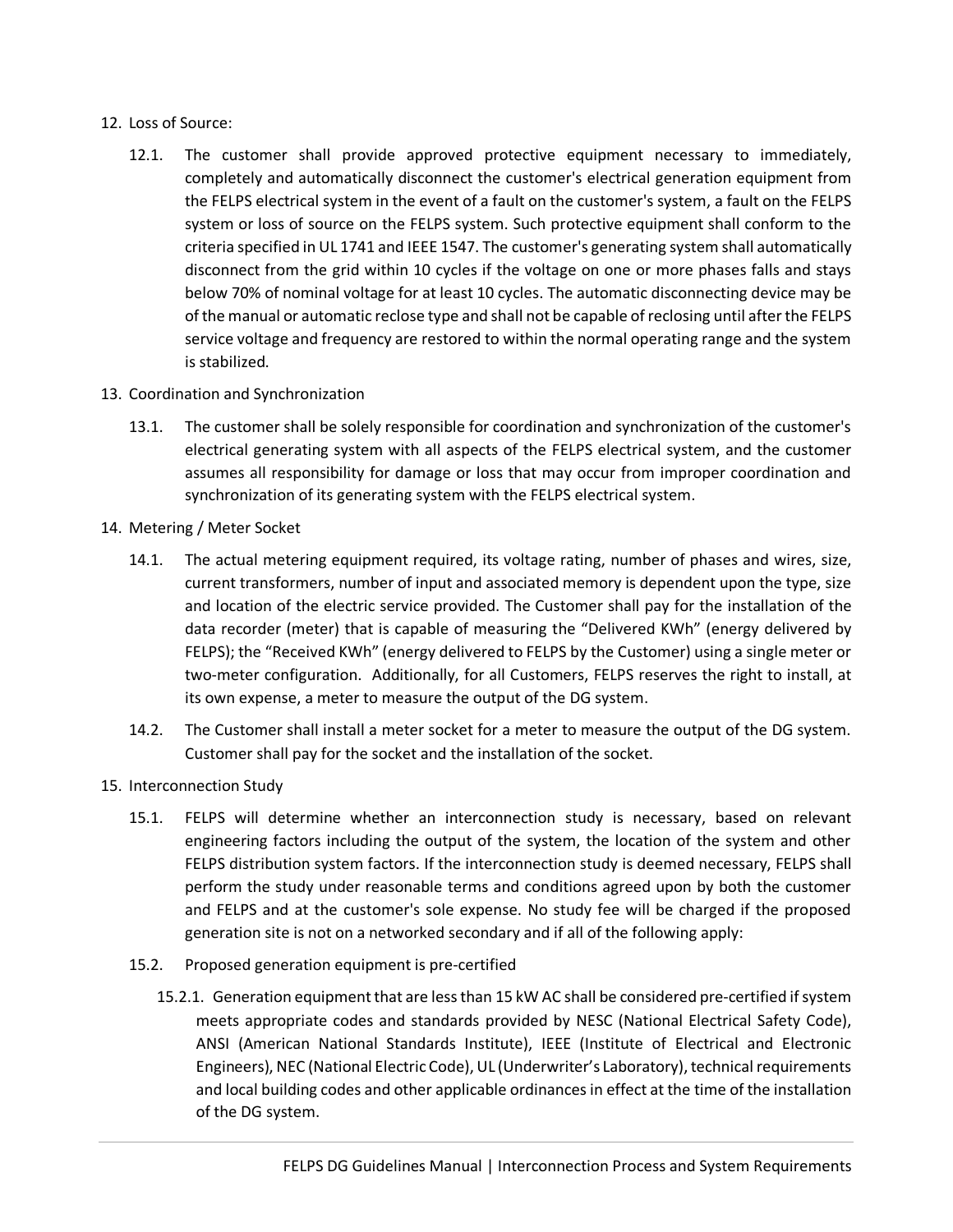- 15.2.2. Proposed generation system does not expect to export more than 15% of total load on the feeder.
- 15.2.3. Proposed generation system does not contribute more than 25% of the maximum possible short circuit current of the feeder.

#### 16. Protection

16.1. The distributed generation facility must have interrupting devices capable of interrupting the maximum available fault current, an interconnection disconnect device, a generator disconnect device, an over-voltage trip, an under-voltage trip, an over/under frequency trip and a manual or automatic synchronizing check (for facilities with standalone capability). Facilities rated over 10kW, three-phase, must also have reverse power sensing and either a ground over-voltage or a ground over-current trip depending on the grounding system. Grounding shall be done in accordance with UL 1741, IEEE 1547 and NEC Article 250.

#### 17. Three-Phase generators

- 17.1. Synchronous machines:
	- 17.1.1. The distributed generation facility's circuit breakers shall be three-phase devices with electronic or electromechanical control.
	- 17.1.2. The Customer is solely responsible for proper synchronization of its generator with the FELPS system.
	- 17.1.3. The excitation system response ratio shall not be less than 0.5.
	- 17.1.4. The generator's excitation system shall conform to the field voltage versus time criteria specified in ANSI Standard C50. 13-1989.
- 17.2. Induction machines: The induction machines used for generation may be brought up to synchronous speed if it can be demonstrated that the initial voltage drop at the point of interconnection is within the flicker limits specified in this document.

#### 18. Inverters:

- 18.1. Line-commutated inverters do not require synchronizing equipment.
- 18.2. Self-commutated inverters require synchronizing equipment.
- 19. Standards
	- 19.1. The distributed generation equipment shall be designed, installed, operated and maintained in accordance with, but not limited to, ANSI standards, UL standards, IEEE standards, the National Electrical Code, ERCOT Operating Guides and any other applicable local, state or federal codes and statutes. In the case of a conflict between the requirements in this document and any of those standards or codes, this document shall prevail.

#### 20. Violations

20.1. Any person violating this DG Policy by interconnecting distributed generation to the FELPS electric system without a complete Application and executed Agreement shall have the DG system disconnected from the FELPS distribution system, until all violations have been corrected to the satisfaction of FELPS.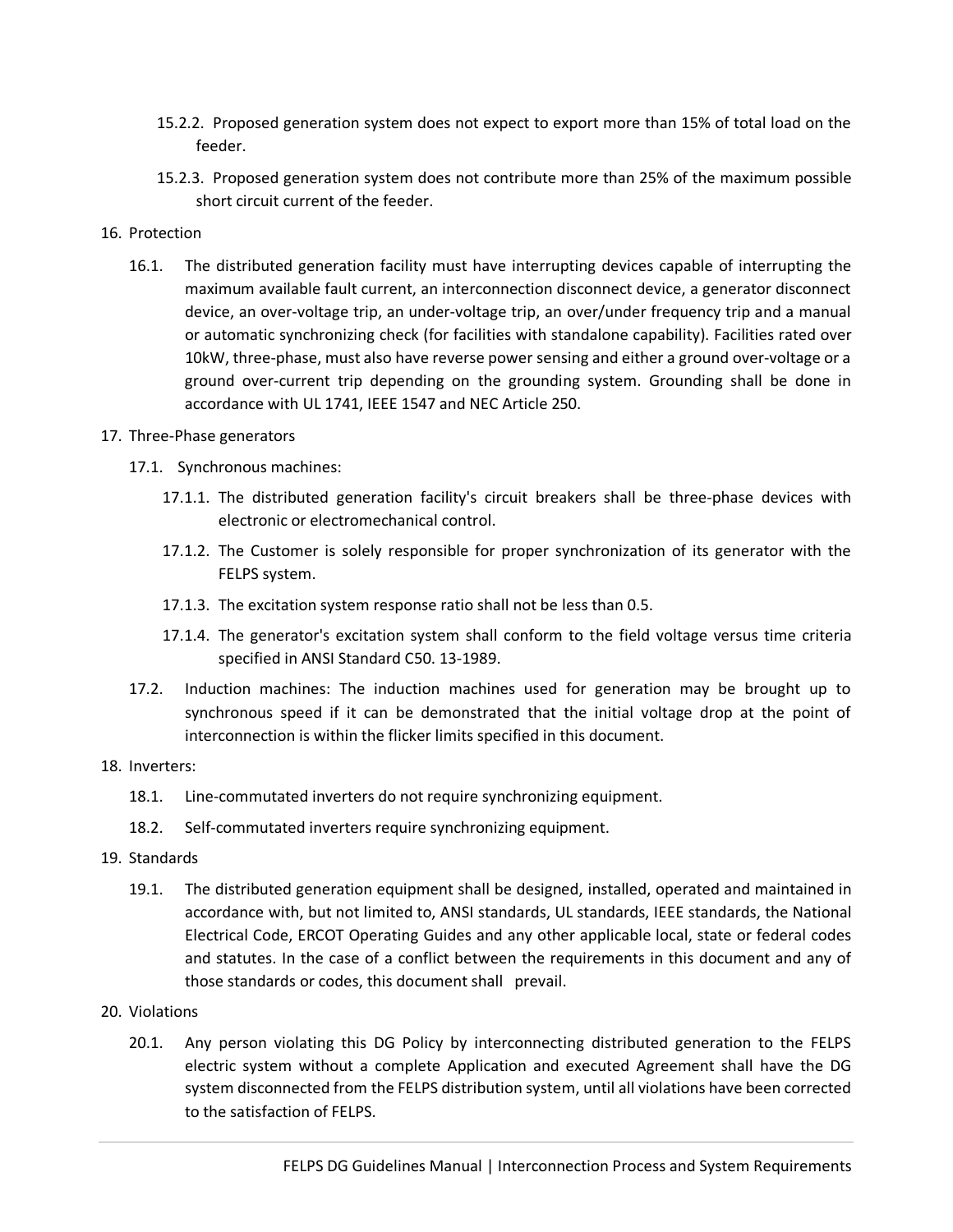

### *Distributed Generation Guidelines Manual*

*Application Form*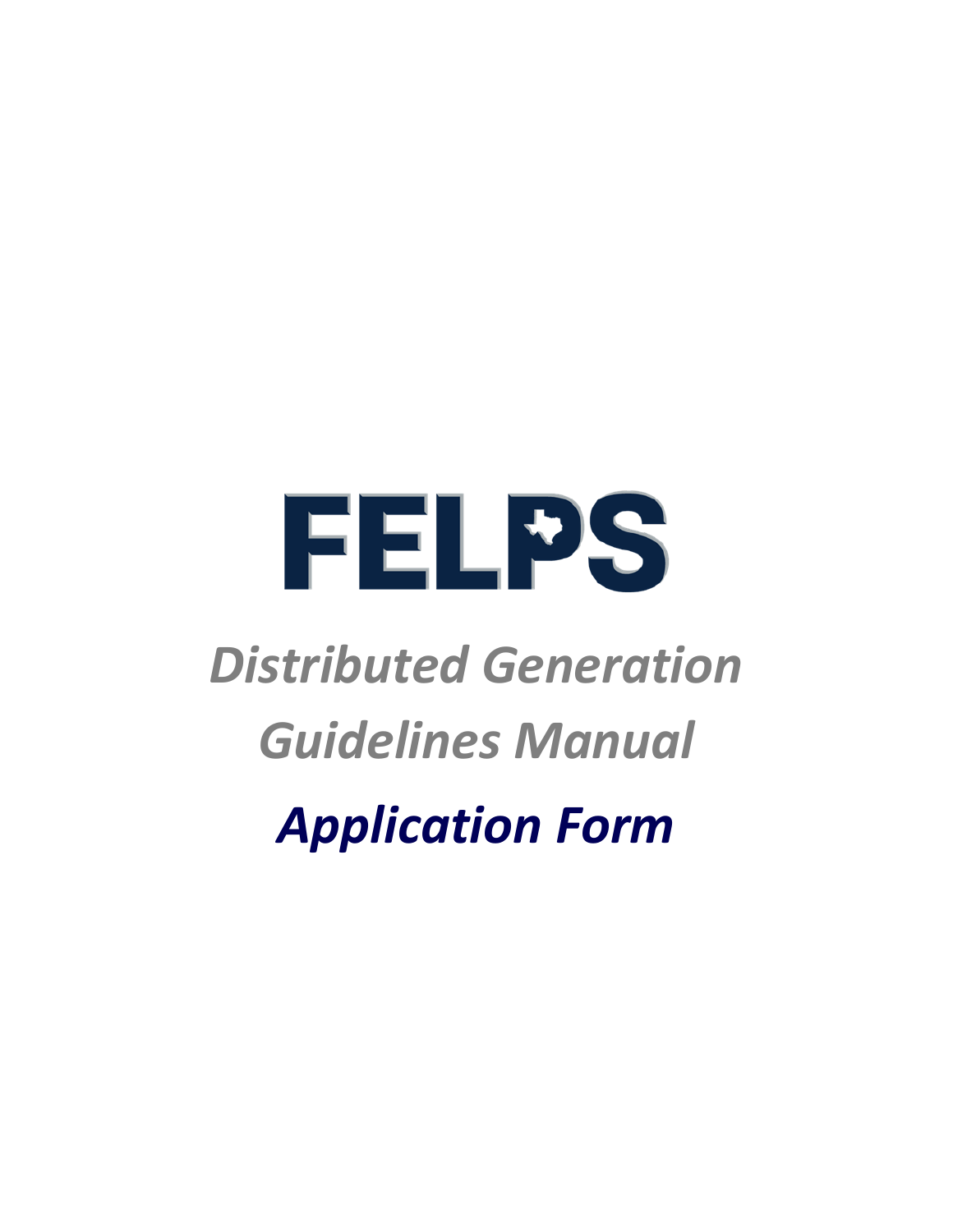#### **APPLICATION AND CUSTOMER INFORMATION**

This application is for the coordination of interconnection of a distributed generation (DG system) between "Customer", Floresville Electric Light & Power System (FELPS) and the electrician / contractor doing the proposed work. The following needs to be filled out completely and clearly.

| Date                          |                                                                     |  |
|-------------------------------|---------------------------------------------------------------------|--|
| <b>First Name (Customer)</b>  |                                                                     |  |
| <b>Last Name (Customer)</b>   |                                                                     |  |
| <b>Account Number</b>         |                                                                     |  |
| <b>Premise / Account Type</b> | $\Box$ Residential $\Box$ Commercial $\Box$ Industrial $\Box$ Other |  |
| Phone                         |                                                                     |  |
| <b>Email</b>                  |                                                                     |  |
| <b>Installation Address</b>   |                                                                     |  |

| <b>INSTALLATION AND SYSTEM INFORMATION</b>                      |            |           |                                  |  |
|-----------------------------------------------------------------|------------|-----------|----------------------------------|--|
| <b>Installer / Company Name</b>                                 |            |           |                                  |  |
| Phone                                                           |            |           |                                  |  |
| <b>Email</b>                                                    |            |           |                                  |  |
| <b>Project Contact Person</b>                                   |            |           |                                  |  |
| System DC (kW)                                                  |            |           | <b>System Continuous AC (kW)</b> |  |
| (If Solar DG) Panel Manufacturer<br>/ Number of Panels          |            |           |                                  |  |
| <b>Inverter Manufacturer and</b><br>Model / Number of Inverters |            |           |                                  |  |
| Does system have a battery<br>backup?                           | <b>Yes</b> | <b>No</b> | (please circle one)              |  |
| If battery - provide<br>manufacturer / model<br>information     |            |           |                                  |  |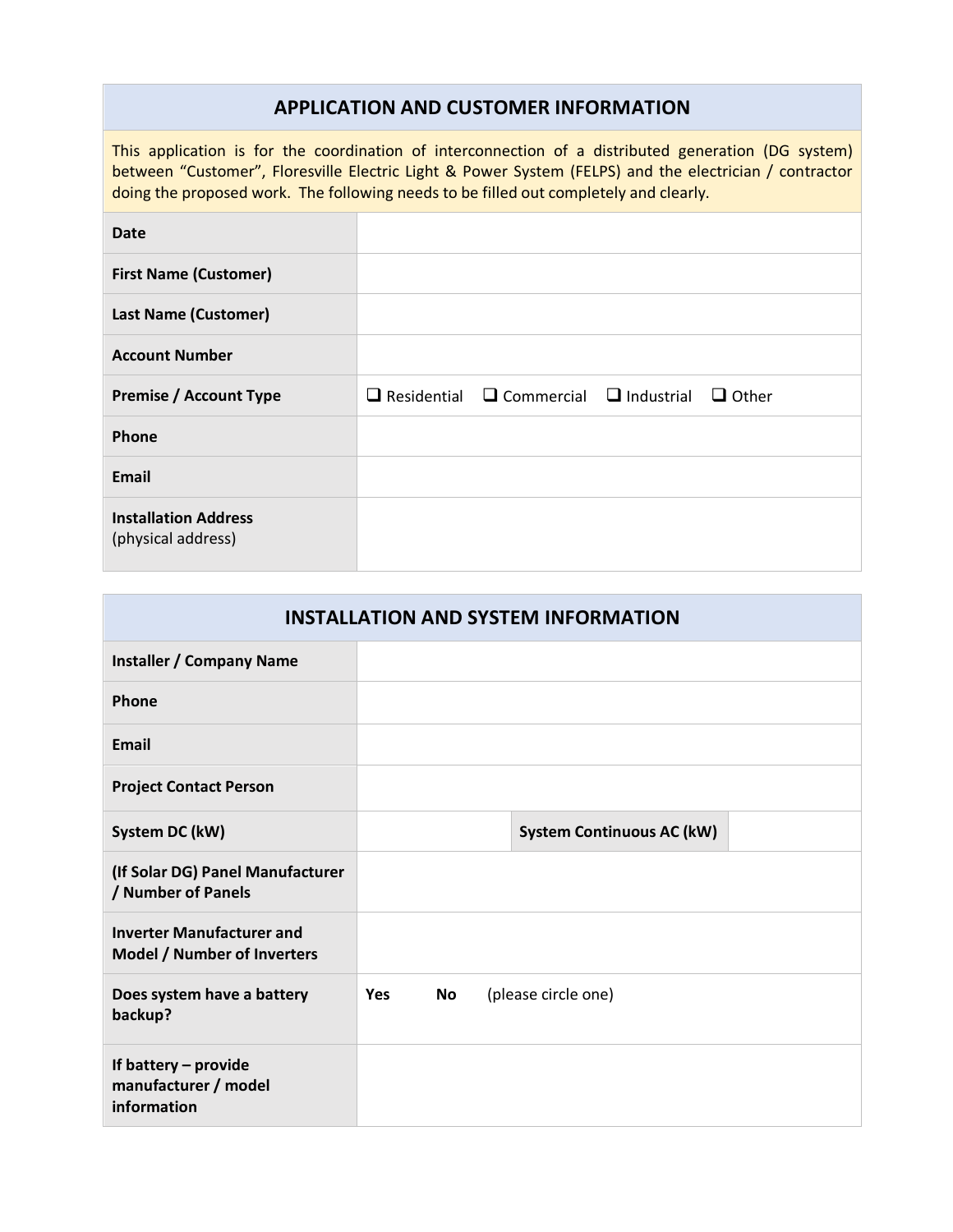| <b>INSTALLATION AND SYSTEM INFORMATION (CONTINUED)</b>                                          |                                                            |  |
|-------------------------------------------------------------------------------------------------|------------------------------------------------------------|--|
| <b>IEEE and/or UL Certification(s)</b><br>(list all)                                            |                                                            |  |
| Please provide the system<br>engineering and/or<br>manufacturers drawings and<br>specifications | System one-line diagram<br>Additional system documentation |  |

| <b>INFORMATION PREPARED AND SUBMITTED BY</b> |  |  |
|----------------------------------------------|--|--|
| <b>First Name</b>                            |  |  |
| <b>Last Name</b>                             |  |  |
| Signature                                    |  |  |
| <b>Date</b>                                  |  |  |

#### **RETURN COMPLETED APPLICATION TO**

#### **Floresville Electric Light & Power System**

*Mailing address:* 187 State Highway 97 E Floresville, TX 78114

*Physical address:* 187 State Highway 97 E Floresville, TX 78114

#### **Office (830) 216-7000**

Press 1 for English or press 2 for Spanish

**Attention: FELPS Customer Service** [CustomerService@felps.us](mailto:CustomerService@felps.us)

(830) 216-7000 sub-option 1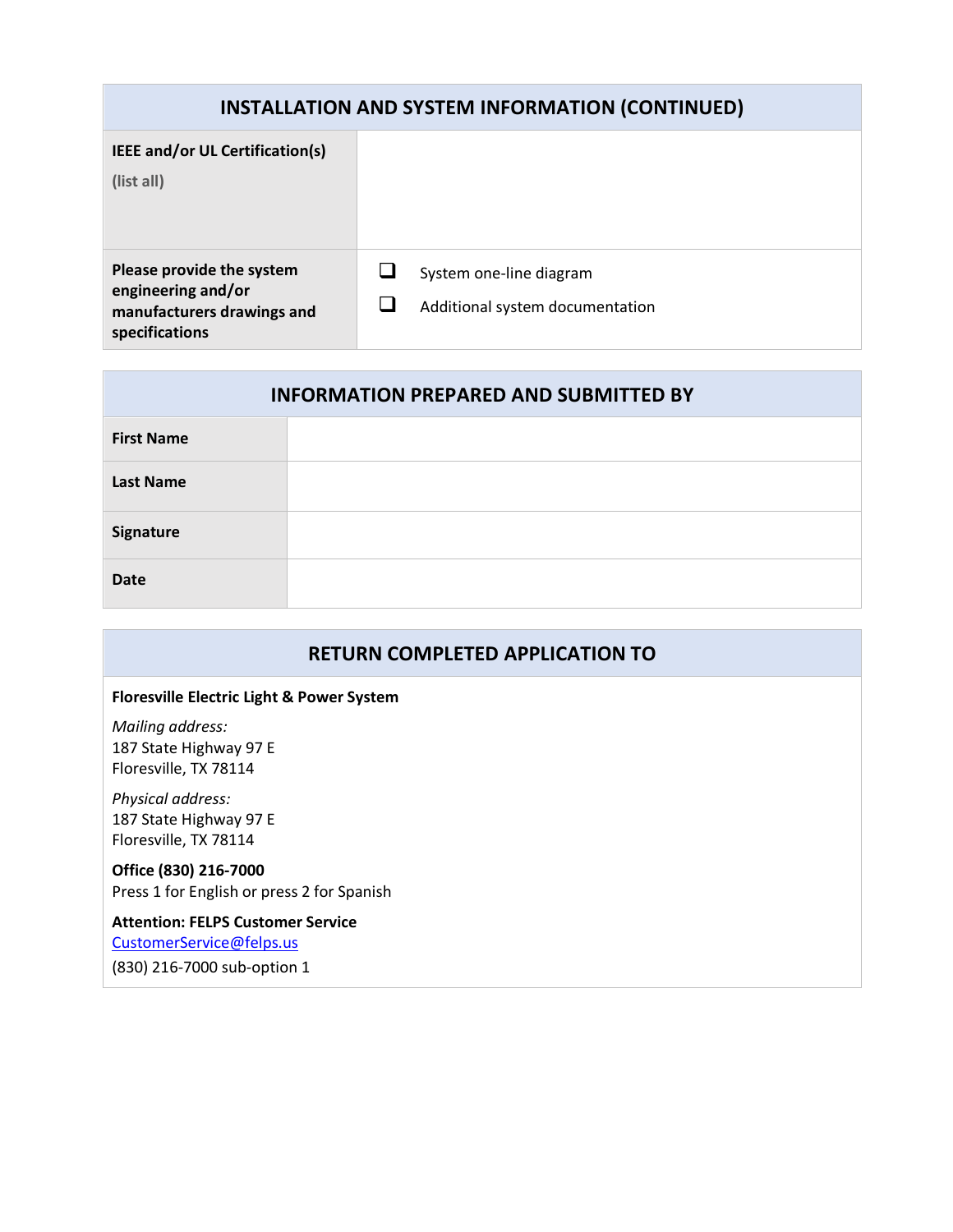# FELPS

### *Distributed Generation Guidelines Manual*

### *Agreement for Interconnection and Parallel Operation of Distributed Generation*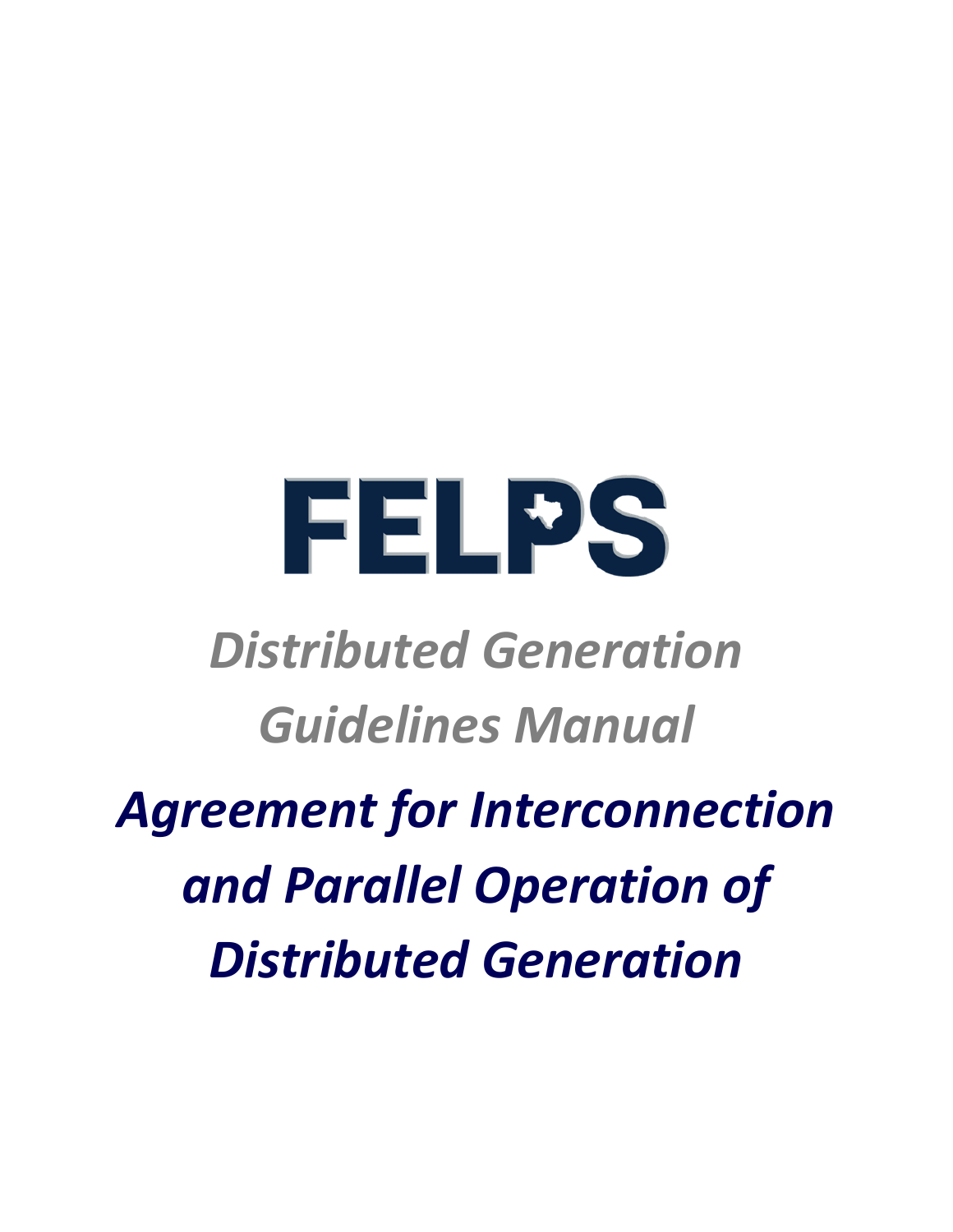#### **DISTRIBUTED GENERATION AGREEMENT** FOR THE INTERCONNECTION AND PARALLEL OPERATION OF DISTRIBUTED GENERATION IN THE FELPS ELECTRIC SYSTEM

THIS AGREEMENT is entered into by and between the Floresville Electric Light & Power System (FELPS) and and the contract of the contract of the contract of the contract of the contract of the contract of the contract of the contract of the contract of the contract of the contract of the contract of the contract of the co

FELPS owns and operates an electric utility engaged in the distribution of electricity serving portions of Wilson, Bexar and Karnes Counties, including the cities of Floresville, Stockdale, Poth, Falls City, and La Vernia, as well as the unincorporated communities of Saspamco, Sutherland Springs, Pandora, Denhawken, Koscuisko, Cestohowa, Pawelekville, and Hobson; and Customer intends to construct, own, operate, maintain and connect to the FELPS electric distribution system, a Distributed Generation system less than 10MW in size (the DG System) at address:

\_\_\_\_\_\_\_\_\_\_\_\_\_\_\_\_\_\_\_\_\_\_\_\_\_\_\_\_\_\_\_\_\_\_\_\_\_\_\_\_\_\_\_\_\_\_\_\_\_\_\_\_\_\_\_\_\_\_\_; and the parties hereto wish to contract for the purchase and sale of the electrical output from the DG System, and the terms of its interconnection with the FELPS electric distribution system. THEREFORE, in consideration of the mutual covenants and agreements herein contained, the parties hereby contract and agree with each other as follows:

**Article 1.0** | This Agreement shall be effective as of the date of execution by the latter of the two parties (the Effective Date) and, subject to the other terms of this Agreement, shall continue in effect for a period of one year, and month to month thereafter.

**Article 2.0** | The DG System will be installed at Customer's premises at the address specified above. The DG System shall not have a generation capacity greater than 10 MW. Customer shall install, operate and maintain the DG System in full and faithful compliance with all applicable federal, state and local laws, ordinances, rules and regulations, and generally accepted industry codes and standards, including, but not limited to the National Electrical Safety Code and the National Electrical Code. Customer shall promptly notify FELPS upon receipt of any citation or other official notice of alleged violation of laws, ordinances, rules and regulations concerning the DG System.

**Article 3.0** | Customer warrants and represents that:

**3.01** | The information regarding the characteristics of the DG System are as specified in the Application for Interconnection and Parallel Operation of Distributed Generation with the FELPS Electric System filed by the Customer with FELPS;

**3.02** | The DG System and associated other electrical components and devices meet National Electrical Code standards;

**3.03** | All permits, inspections, approvals, and/or licenses necessary for the installation or operation of the DG System have been obtained; and Section 6.04. The DG System has been successfully tested to UL 1741 and IEEE 1547 standards, or has been satisfactorily tested by an independent laboratory with published results.

**3.04** | Customer shall provide manufacturer's data or other written proof acceptable to FELPS to verify the accuracy of the foregoing warranties and representations. If any of foregoing warranties and representations are inaccurate, FELPS may, without waiver of or prejudice to any other remedy, immediately disconnect the DG system from the FELPS electric system and terminate this agreement.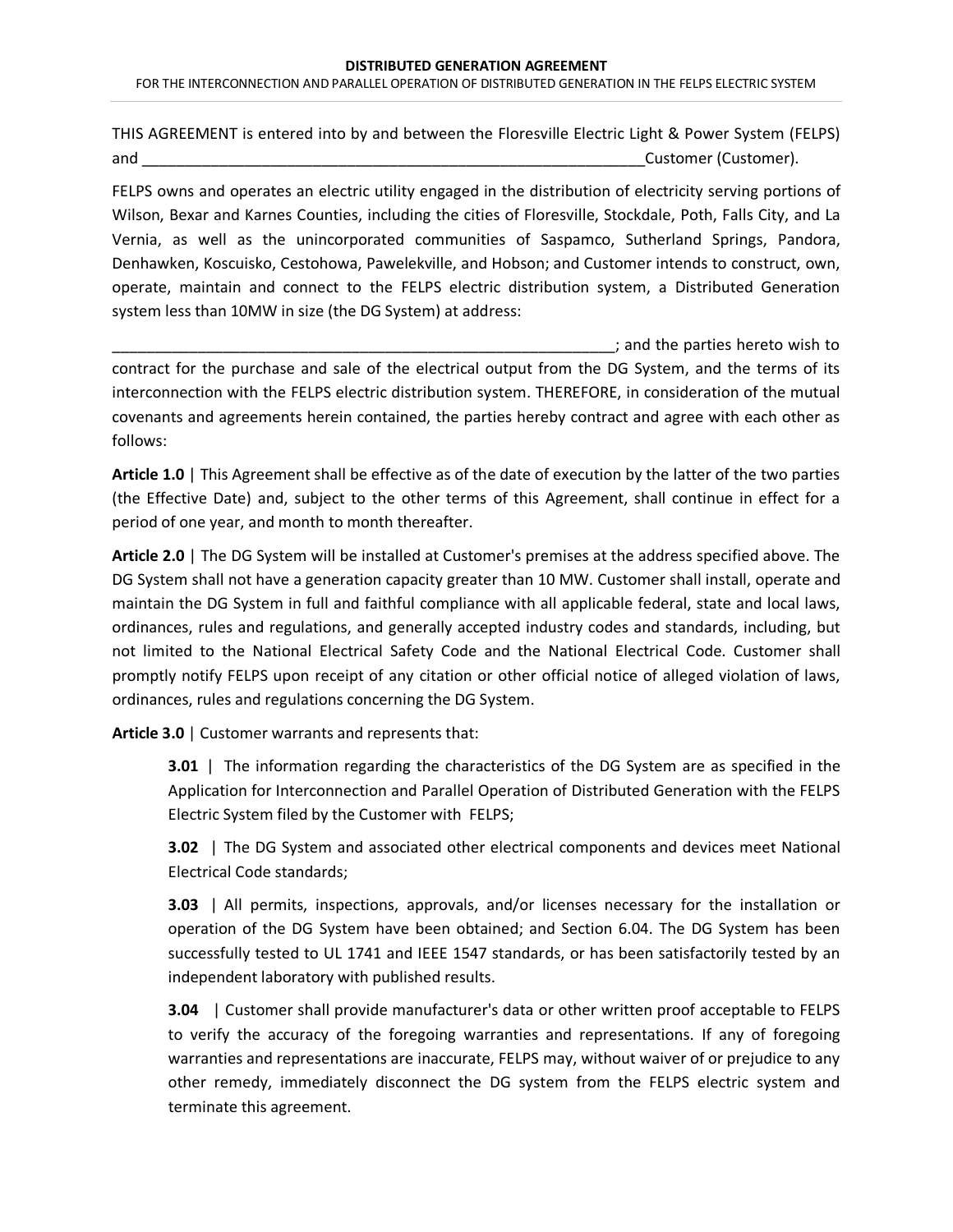**Article 4.0** | FELPS will purchase from Customer and Customer will sell exclusively to FELPS the electrical output from the DG system that is "received" by the FELPS Distribution System. During the term of this Agreement, Customer shall exclusively purchase from FELPS its requirements of electric energy above the amounts generated by the DG system.

**Article 5.0** | As provided for in the FELPS DG Rate Rider, FELPS shall pay customer (via a credit on monthly electric bill or other form of payment) for the "KWh Received" (energy received by the FELPS Distribution System) at the "Avoided Cost of Generation Rate" (ACGR). The ACGR is determined by the average per KWH cost of wholesale generation costs for electric energy purchased by FELPS from its wholesale electric energy provider(s). FELPS reserves the right to amend the ACGR at any time.

**Article 6.0** | Customer shall pay for the installation of the data recorder (meter) that is capable of measuring the "KWh Delivered" (energy delivered to the Customer) and the "KWh Received" (energy received by the FELPS Distribution System) in intervals established by FELPS. Customer is required to install a meter socket for a meter to measure the output of the DG system.

**Article 7.0** | Customer shall be solely responsible for the design, installation, operation, maintenance, and repair of the DG System and Customer's interconnection facilities. The interconnection of the DG System to the FELPS electrical system shall comply with the Public Utility Commission of Texas Substantive Rules §25.212 relating to Technical Requirements for Interconnection and Parallel Operation of On-Site Distributed Generation, (16 Texas administrative Code §25.212) or any successor rule addressing distributed generation. FELPS shall inspect the DG System and the interconnection equipment. All costs to interconnect with the FELPS electric system shall be the responsibility of Customer. FELPS shall not be required to take or pay for any energy generated by the DG System until the DG System successfully passes FELPS' Field Inspection and Customer shall have reimbursed FELPS for all its interconnection costs. Maintenance of the DG System shall be performed in accordance with the applicable manufacturer's recommended maintenance schedule.

**Article 8.0** | FELPS shall not be obligated to accept, and shall have the right to require Customer to temporarily curtail, interrupt, or reduce, deliveries of energy in order to construct, install, maintain, repair, replace, remove, investigate, inspect, or test any part of the interconnection facilities, equipment, or any part of the FELPS electric system. FELPS may disconnect, without notice, the DG System from the electric distribution system, if, in FELPS' opinion, a hazardous condition exists and such immediate action is necessary to protect persons, or FELPS' facilities or other customers' facilities from damage or interference caused by Customer's DG System or lack of properly operating protective devices.

**Article 9.0** | Customer hereby grants FELPS access on and across its property at any reasonable time to inspect the DG System and the interconnection equipment, to read or test meters and metering equipment, and to operate, maintain and repair FELPS' facilities. No inspection by FELPS of the DG System or the interconnection facilities shall impose on FELPS any liability or responsibility for the operation, safety or maintenance of the DG system or Customer's interconnection facilities.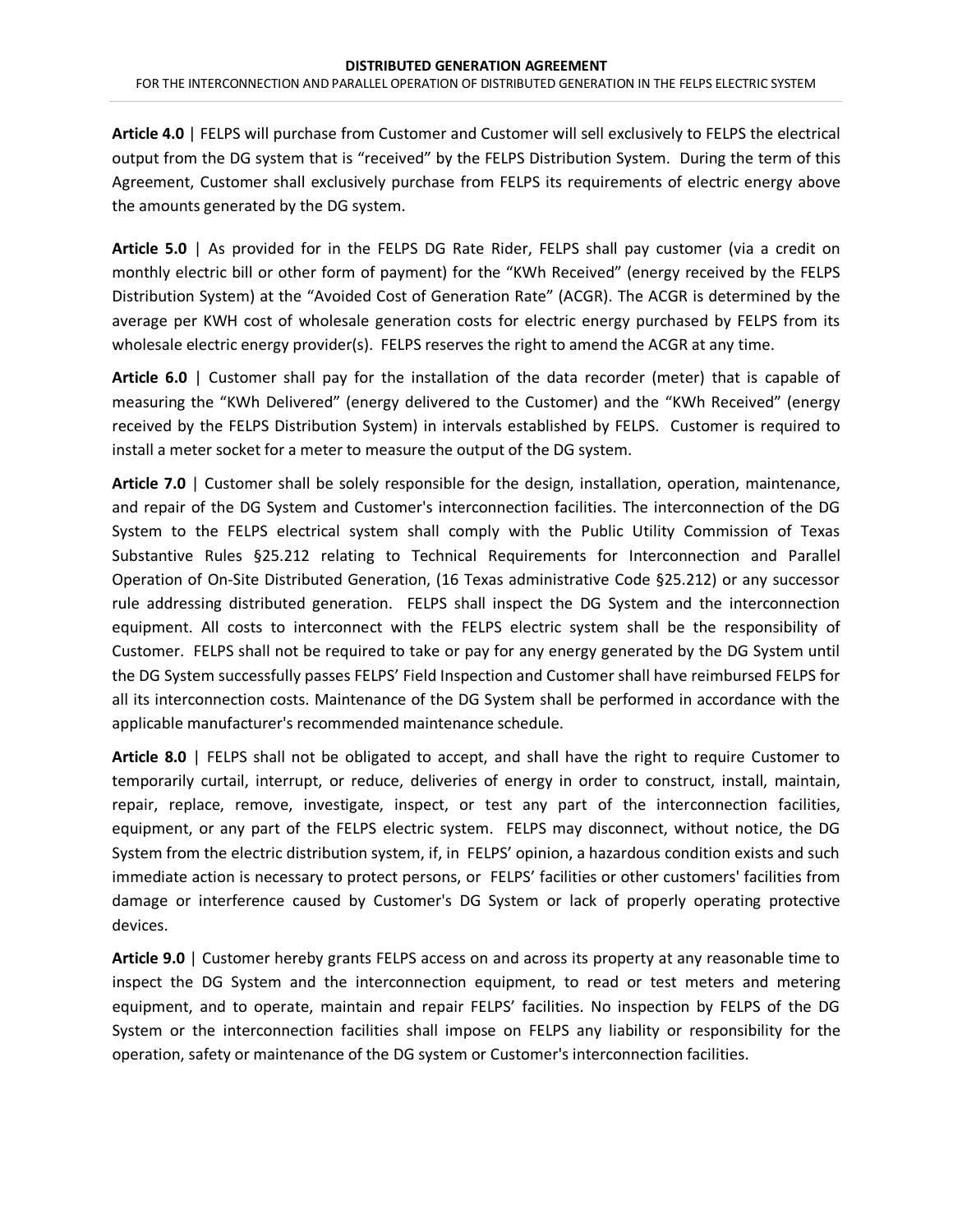**Article 10** | Customer shall indemnify, defend and save harmless FELPS, its elected and non-elected officials, officers, agents and employees from and against any and all liabilities, losses, claims, damages, actions, suits or demands for damages (including costs and attorney's fees, both at trial and on appeal) arising out of, resulting from, or in any manner connected with the breach of any warranty or representation made by Customer in this Agreement, or in any manner connected with the design, construction, operation, maintenance or repair of any part of Customer's DG System or interconnection facilities, including, without limitation liabilities, losses, claims, damages, actions, suits or demands for damages for or on account of personal injury to, or death of, any person, or damage to, or destruction or loss of, property belonging to Customer, FELPS or any third person.

**Article 11** | No additional liability insurance shall be required by FELPS for the interconnection. Customers are encouraged to review the liability requirements of the interconnection agreement and to provide adequate insurance.

**Article 12** | Notices given under this Agreement are deemed to have been duly delivered if hand delivered or sent by United States certified mail, return receipt requested, postage prepaid, to:

#### **If to Company:**

Floresville Electric Light & Power System 187 State Highway 97 E Floresville, TX 78114

**\_\_\_\_\_\_\_\_\_\_\_\_\_\_\_\_\_\_\_\_\_\_\_\_\_\_\_\_\_\_\_\_\_\_\_\_\_\_\_\_\_\_\_\_\_**

**\_\_\_\_\_\_\_\_\_\_\_\_\_\_\_\_\_\_\_\_\_\_\_\_\_\_\_\_\_\_\_\_\_\_\_\_\_\_\_\_\_\_\_\_\_**

**\_\_\_\_\_\_\_\_\_\_\_\_\_\_\_\_\_\_\_\_\_\_\_\_\_\_\_\_\_\_\_\_\_\_\_\_\_\_\_\_\_\_\_\_\_**

#### **If to Customer:**

The above-listed names, titles, and addresses of either party may be changed by written notification to the other.

**Article 13** | A material failure of either party to fully, faithfully and timely perform its obligations under this Agreement shall be a breach of this Agreement. In the event of a breach which is not cured within thirty (30) days after receipt of written notice to the party in default, the party not in default may terminate this Agreement. **If** Customer is in breach of this Agreement, and such breach continues for thirty (30) days after written notice from FELPS, FELPS may disconnect the DG System or otherwise suspend taking energy from Customer. All rights granted under this section are in addition to all other rights or remedies available at law or under this Agreement or the applicable FELPS Utilities Rules and Regulations.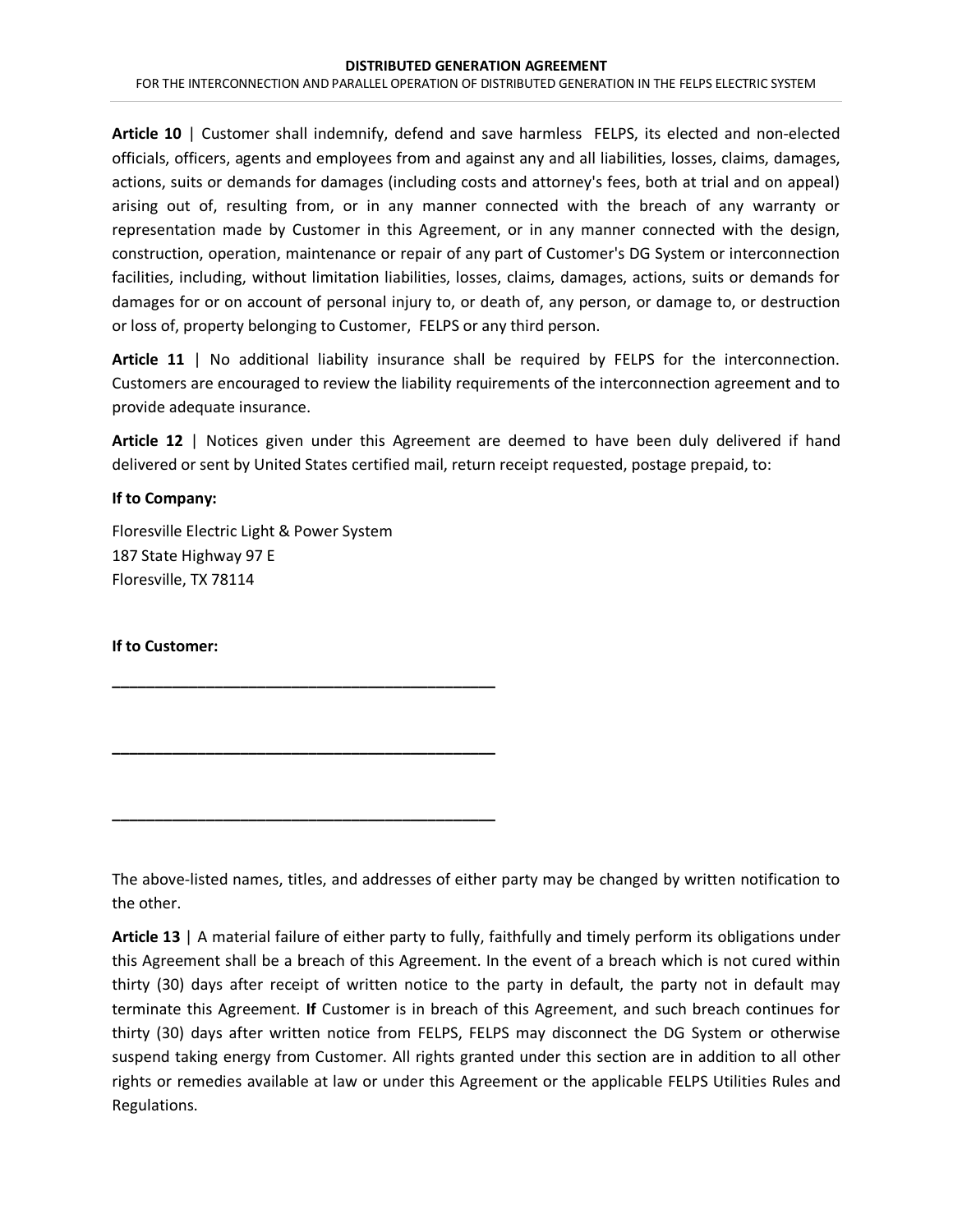**Article 14** | This Agreement shall inure to the benefit of and by binding upon the heirs, successors, or assigns of each of the parties hereto. Customer may not assign this Agreement without the prior written consent of FELPS. Any assignment without such consent shall be null and void.

**Article 15** | This Agreement constitutes the entire agreement and understanding between the parties hereto and can be amended only by agreement between the parties in writing. In the event any provision of this Agreement, or any part or portion thereof, shall be held to be invalid, void or otherwise unenforceable, the obligations of the parties shall be deemed to be reduced only as much as may be required to remove the impediment.

**Article 16** | The failure of either party to insist in anyone or more instances upon strict performance of any provisions of this Agreement, or to take advantage of any of its rights hereunder, shall not be construed as a waiver of any such provision or the relinquishment of any such right or any other right hereunder.

**Article 17** | This Agreement and all disputes arising hereunder shall be governed by the laws of the State of Texas. Venue for all such disputes shall be proper and lie exclusively in Wilson County, Texas.

**IN** WITNESS WHEREOF, the parties hereto have caused their names to appear below, signed by authorized representatives.

| <b>Floresville Electric Light &amp; Power System</b>                                                                         |  |
|------------------------------------------------------------------------------------------------------------------------------|--|
|                                                                                                                              |  |
|                                                                                                                              |  |
| Title:                                                                                                                       |  |
| Date:<br><u> 1989 - Johann John Stone, markin film eta eta eta erromania eta erromania eta erromania eta erromania eta e</u> |  |
| <b>Customer</b>                                                                                                              |  |
|                                                                                                                              |  |
|                                                                                                                              |  |
| Date:<br>the control of the control of the control of the control of the control of the control of                           |  |
|                                                                                                                              |  |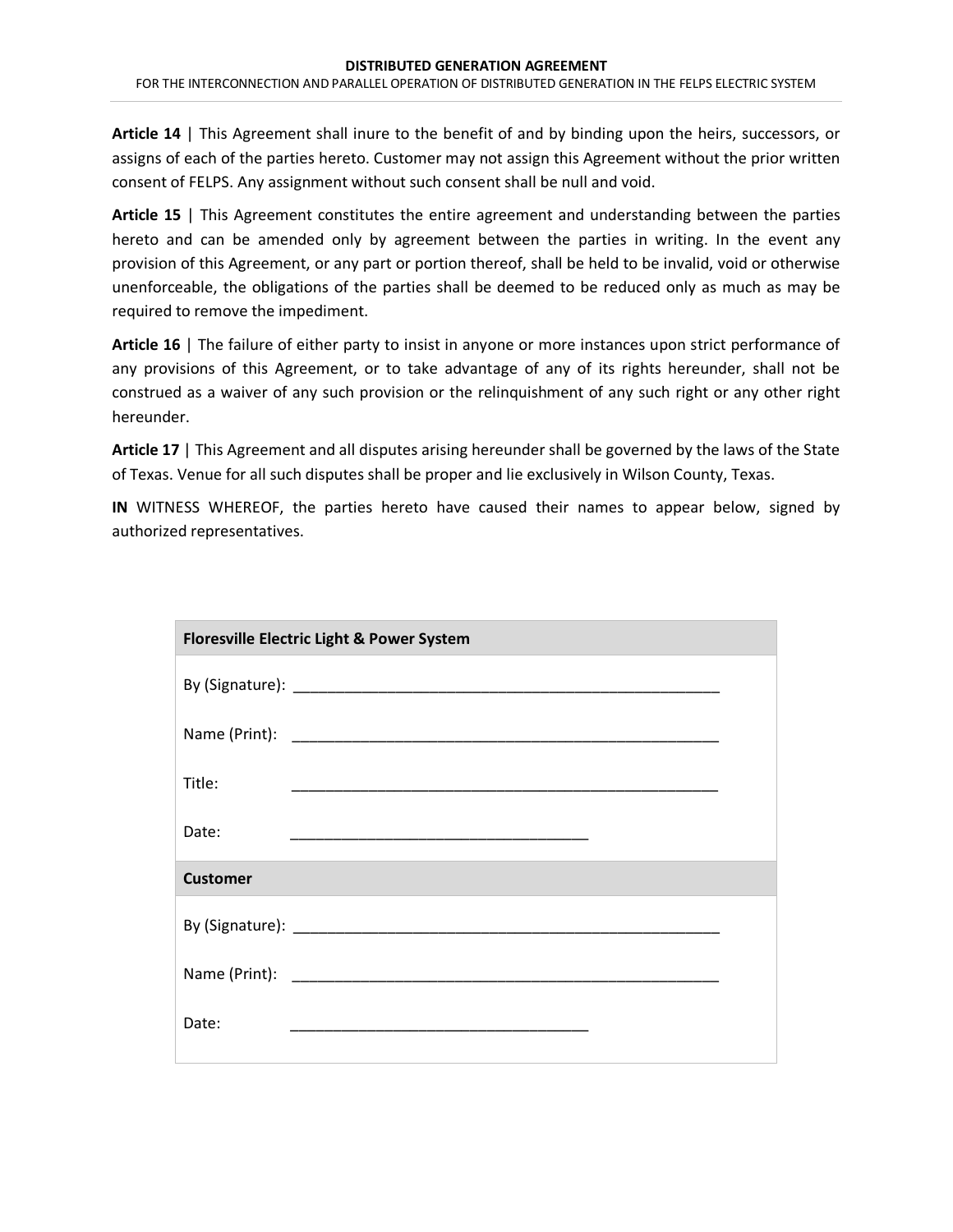

### *Distributed Generation Guidelines Manual*

*DG Interconnection Diagrams*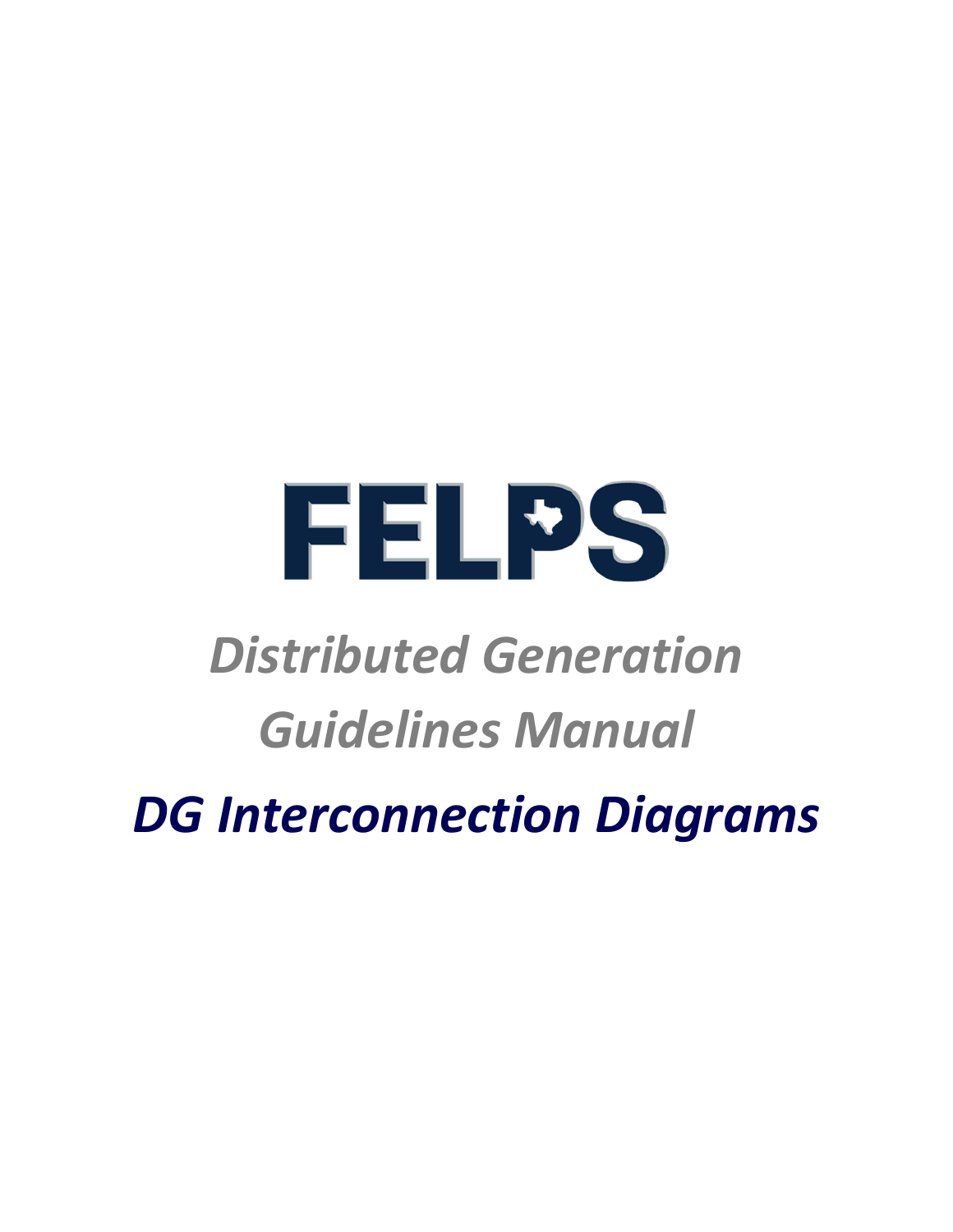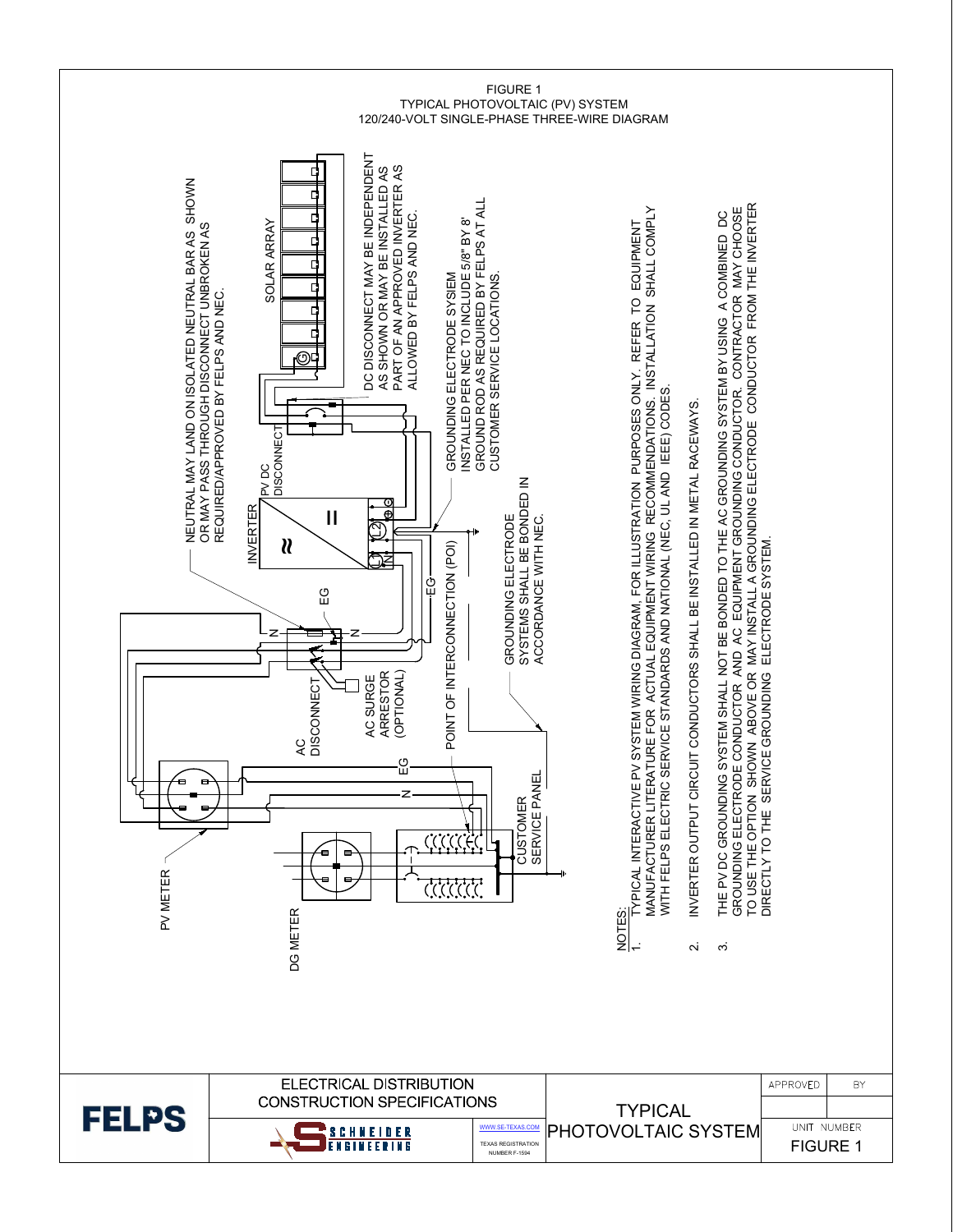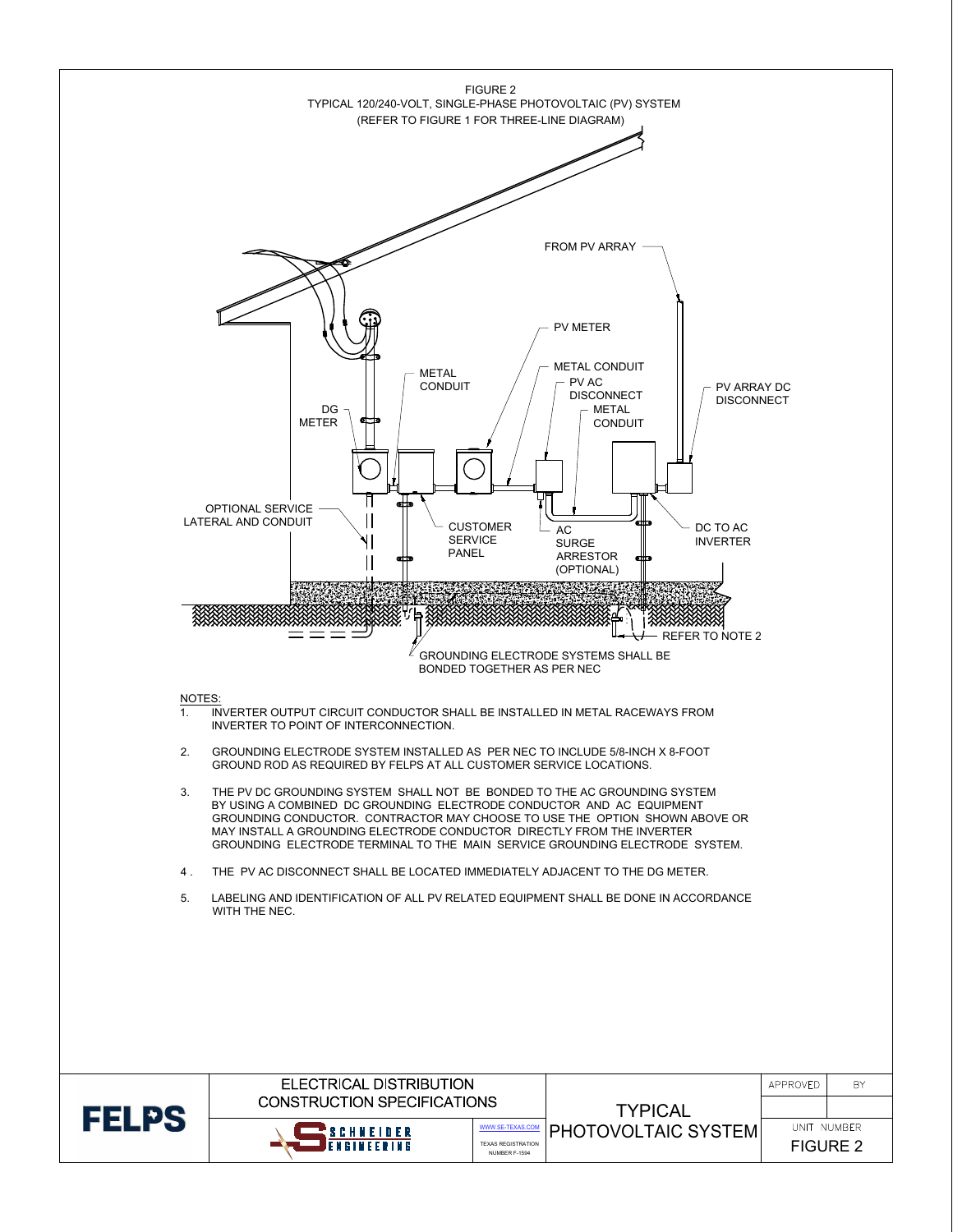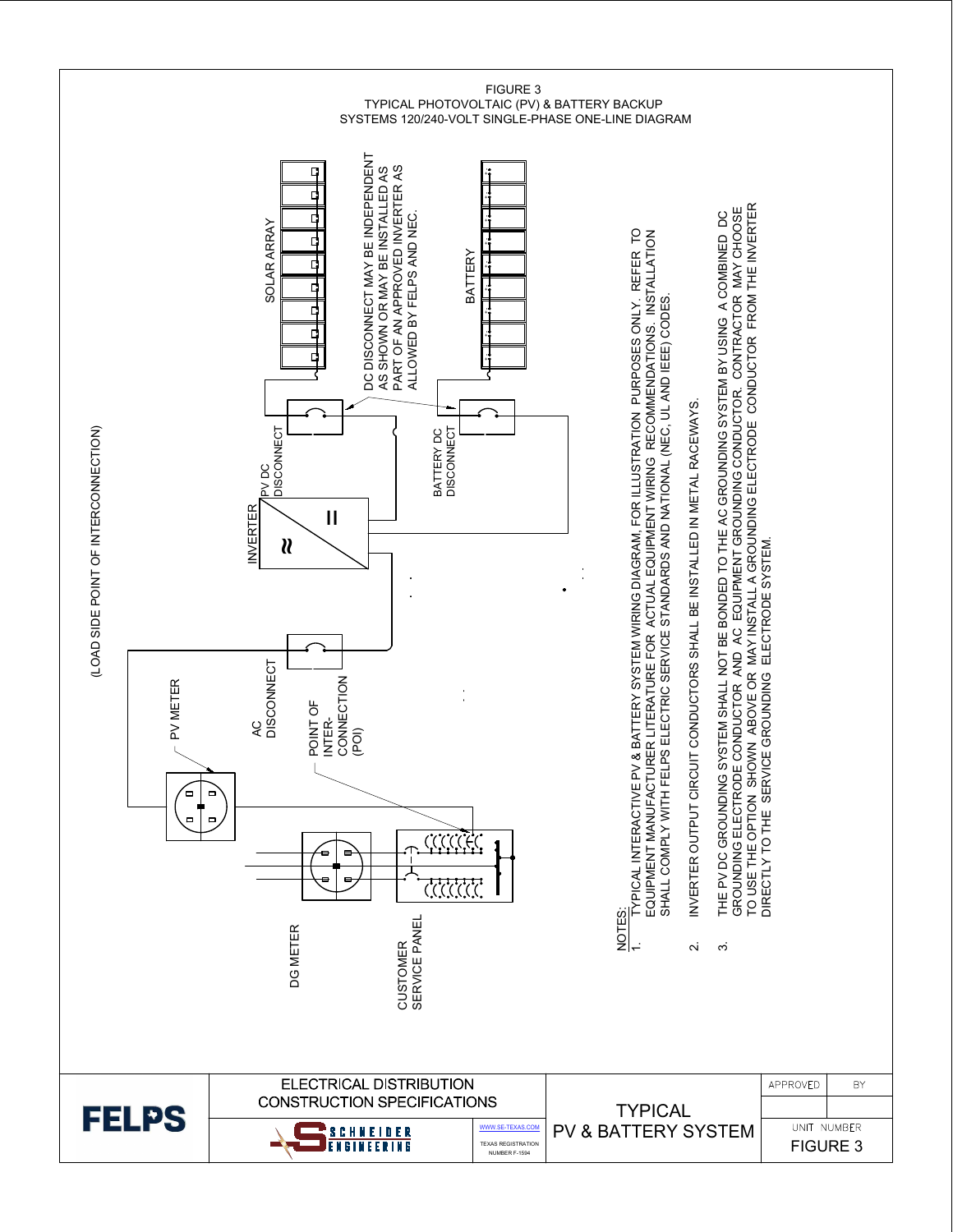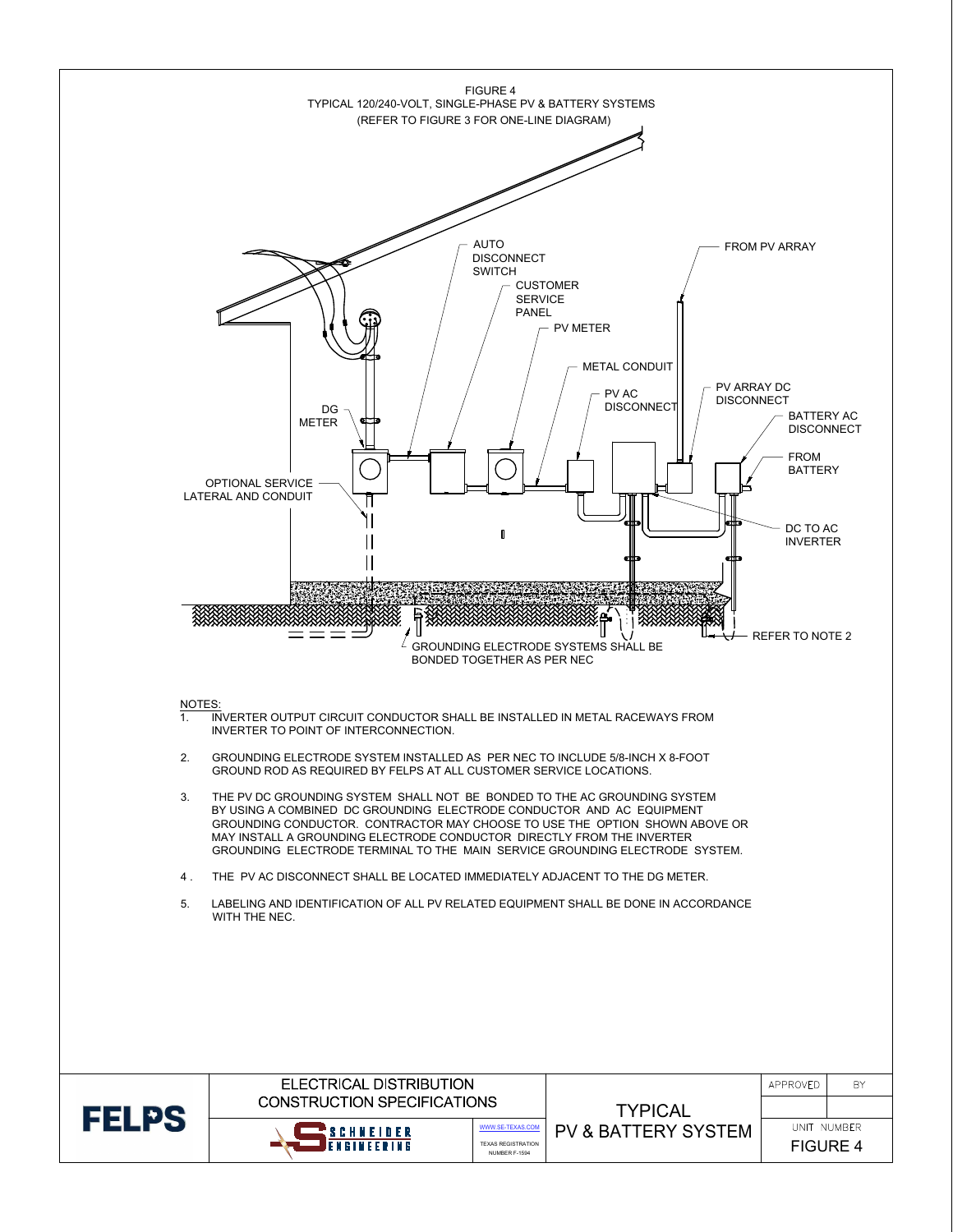

### *Distributed Generation Guidelines Manual*

*DG Rate Rider*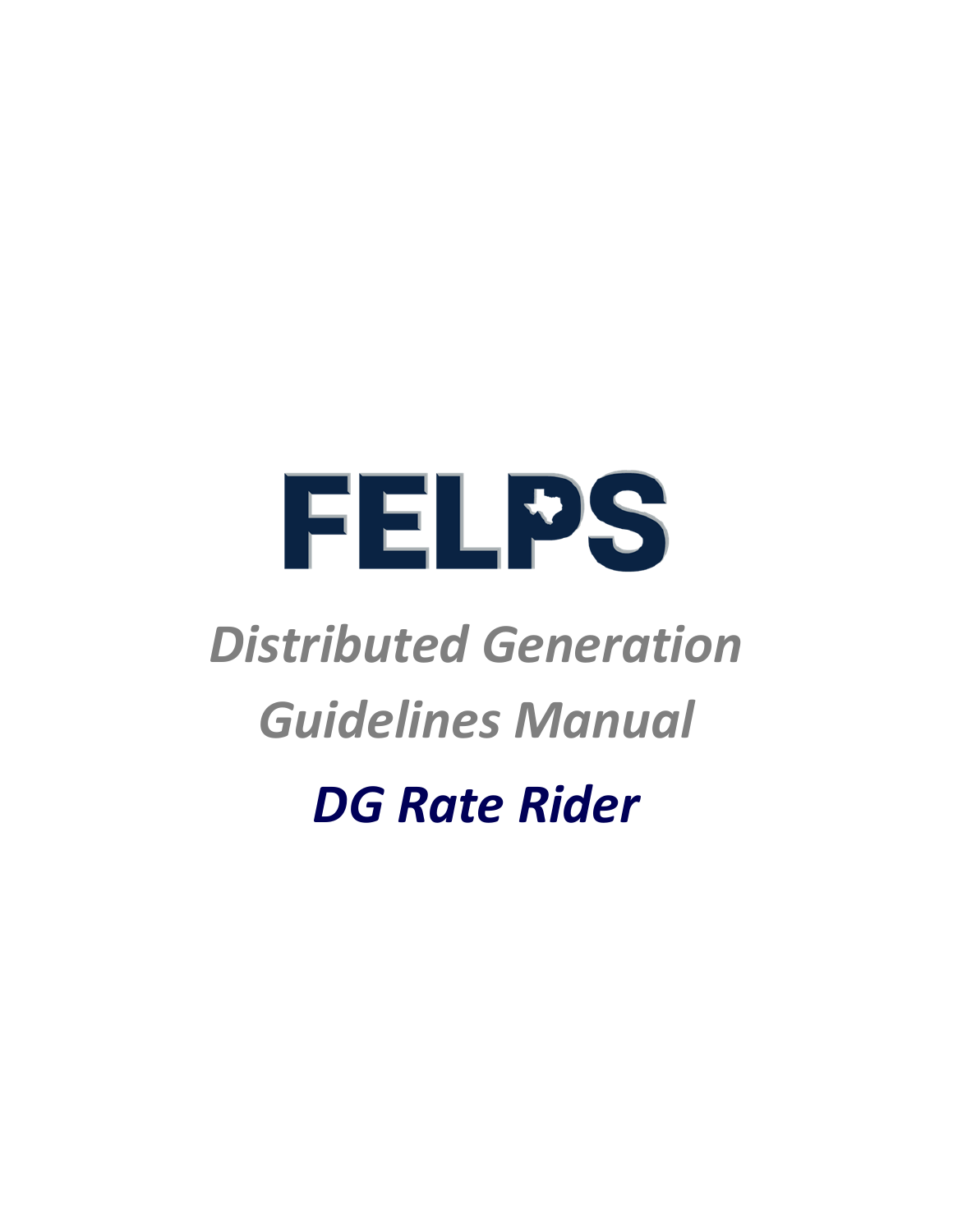#### **FLORESVILLE ELECTRIC LIGHT AND POWER SYSTEM FLORESVILLE, TEXAS**

#### **APPENDIX B DISTRIBUTED GENERATIO[N](#page-29-0)<sup>1</sup> RIDER**

#### **APPLICABILITY**

This Rider is available to any retail Customer, excluding Outdoor Recreational Lighting, Security Lighting, and City Lighting Customers receiving electric service under a Floresville Electric Light and Power System electric rate tariff that owns and operates an on-site generating system capable of producing ten megawatts (10 MW) or less and interconnects with the Floresville Electric Light and Power System's electric distribution system.

#### **APPLICATION AND AGREEMENT**

Customers requesting interconnection and parallel operation of Distributed Generation shall complete the Application for Interconnection and Parallel Operation of Distributed Generation (Application) with Floresville Electric Light and Power System. Following completion of the Application, Floresville Electric Light and Power System shall review the Application, make any additional requests for additional information, or request revision to the original application.

Upon determination by Floresville Electric Light and Power System that the Customer's facility is consistent with the safe and reliable operation of the Floresville Electric Light and Power System's distribution system, the Utility and Customer shall enter into an Agreement for Interconnection and Parallel Operation of Distributed Generation (Interconnection Agreement), which sets forth the contractual conditions under which the Utility and Customer agree that one or more facilities may be interconnected with the Floresville Electric Light and Power System's distribution system.

#### **CONDITIONS OF SERVICE:**

- 1. All charges, character of service, and terms and conditions of the Floresville Electric Light and Power System Electric Rate Schedule under which the Customer receives service apply except as expressly altered by this Rider.
- 2. The Customer shall comply with the technical requirements in the Floresville Electric Light and Power System's Distributed Generation Policy and procedures set forth in The Public Utility Commission of Texas Substantive Rule 25.212 for safe and effective connection and operation of Distributed Generation, which describes typical interconnection

<span id="page-29-0"></span><sup>1</sup> Distributed Generation is defined, for the purposes of this Rider, as an electrical generating facility located at Customer's point of delivery that is 10 MW or less and connected to the Floresville Electric Light and Power System distribution system at a standard available voltage less than or equal to 60 kilovolts and 60 Hertz alternating current.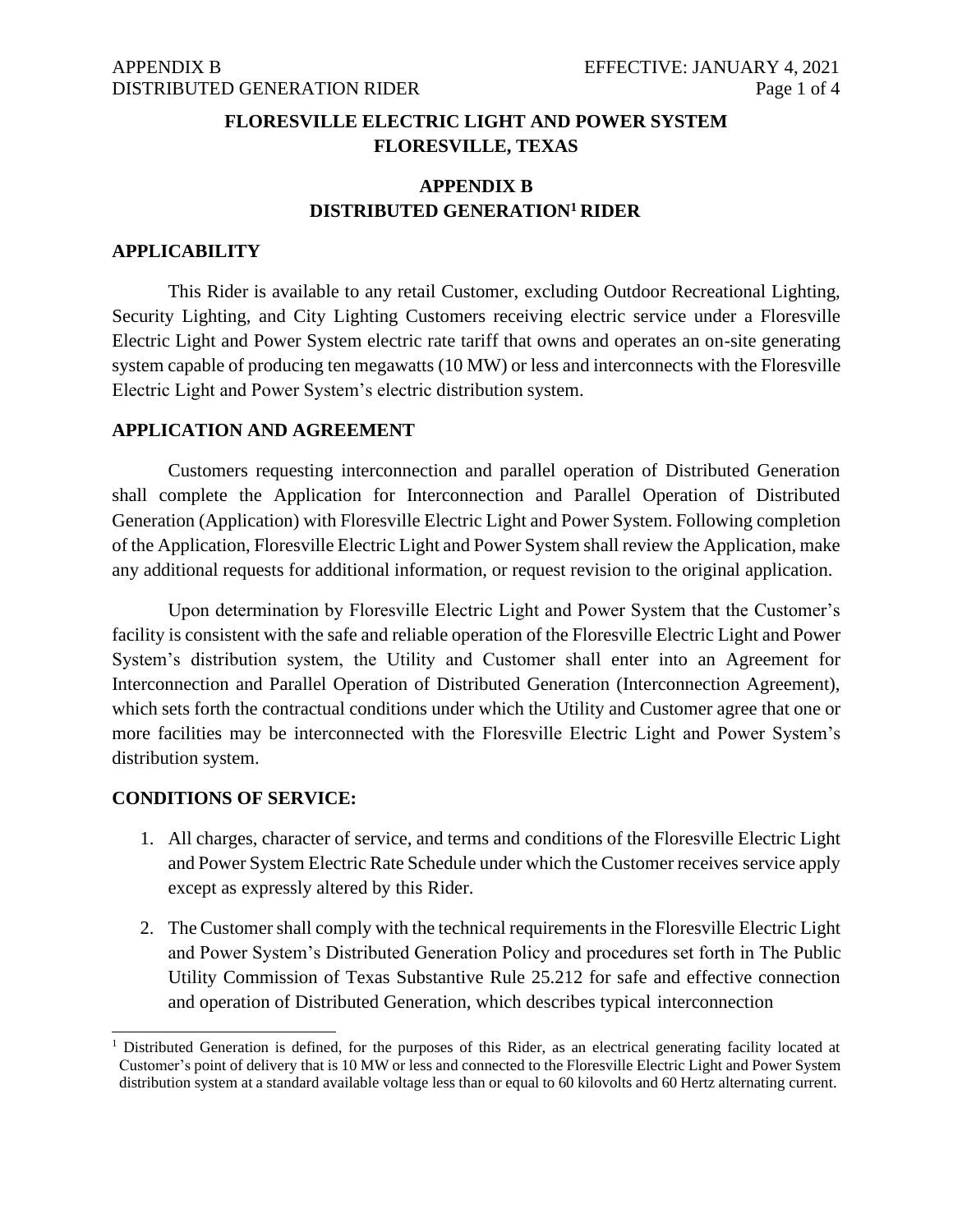#### APPENDIX B DISTRIBUTED GENERATION RIDER

requirements. Floresville Electric Light and Power System may require Customer to install and use more sophisticated protective devices and operating schemes when the Distributed Generation facility is exporting power to the Floresville Electric Light and Power System distribution system or when otherwise required due to specific interconnection location and condition.

- 3. The Customer shall obtain approval from Floresville Electric Light and Power System *before* the Customer energizes the Customer's on-site generating system or interconnects it with the Floresville Electric Light and Power System's electric system. The term of an agreement under this Rider is one year and month to month thereafter.
- 4. The Customer is responsible for all costs of interconnecting with the Floresville Electric Light and Power System electric system, including transformers, service lines, or other equipment as deemed necessary by Floresville Electric Light and Power System for safe installation and operation of the Customer's equipment with the Utility's distribution system. The Customer is responsible for any costs associated with required inspections and permits.
- 5. Floresville Electric Light and Power System may perform interconnection studies, which shall include service study, coordination study, and utility system impact study, as needed and determined in the sole discretion of Floresville Electric Light and Power System. In instances where such studies are deemed necessary, the scope of such studies shall be based on the characteristics of the particular distributed generation facility to be interconnected and the Floresville Electric Light and Power System's distribution system at the specific proposed location. Floresville Electric Light and Power System will charge Customer fees for Pre-Interconnection Studies that recover the costs of performing such studies. Any modifications or additions to Floresville Electric Light and Power System Electric System identified through the interconnection study as required for the safe and reliable interconnection of Customer's facility shall be solely at the Customer's expense. Customer shall not acquire any ownership in such modifications or additions to the Floresville Electric Light and Power System Electric System.
- 6. All other terms and conditions will be negotiated between Floresville Electric Light and Power System and the Customer in the Agreement for Interconnection and Parallel Operation of Distributed Generation.
- 7. These Conditions of Service are not exhaustive and may be supplemented by internal guidelines and policies to Floresville Electric Light and Power System staff, as well as good utility and engineering practices. Internal policies and guidelines will be made available upon request. All denials made or changes requested throughout the interconnection process will be accompanied with a written explanation by Floresville Electric Light and Power System staff regarding the decision.